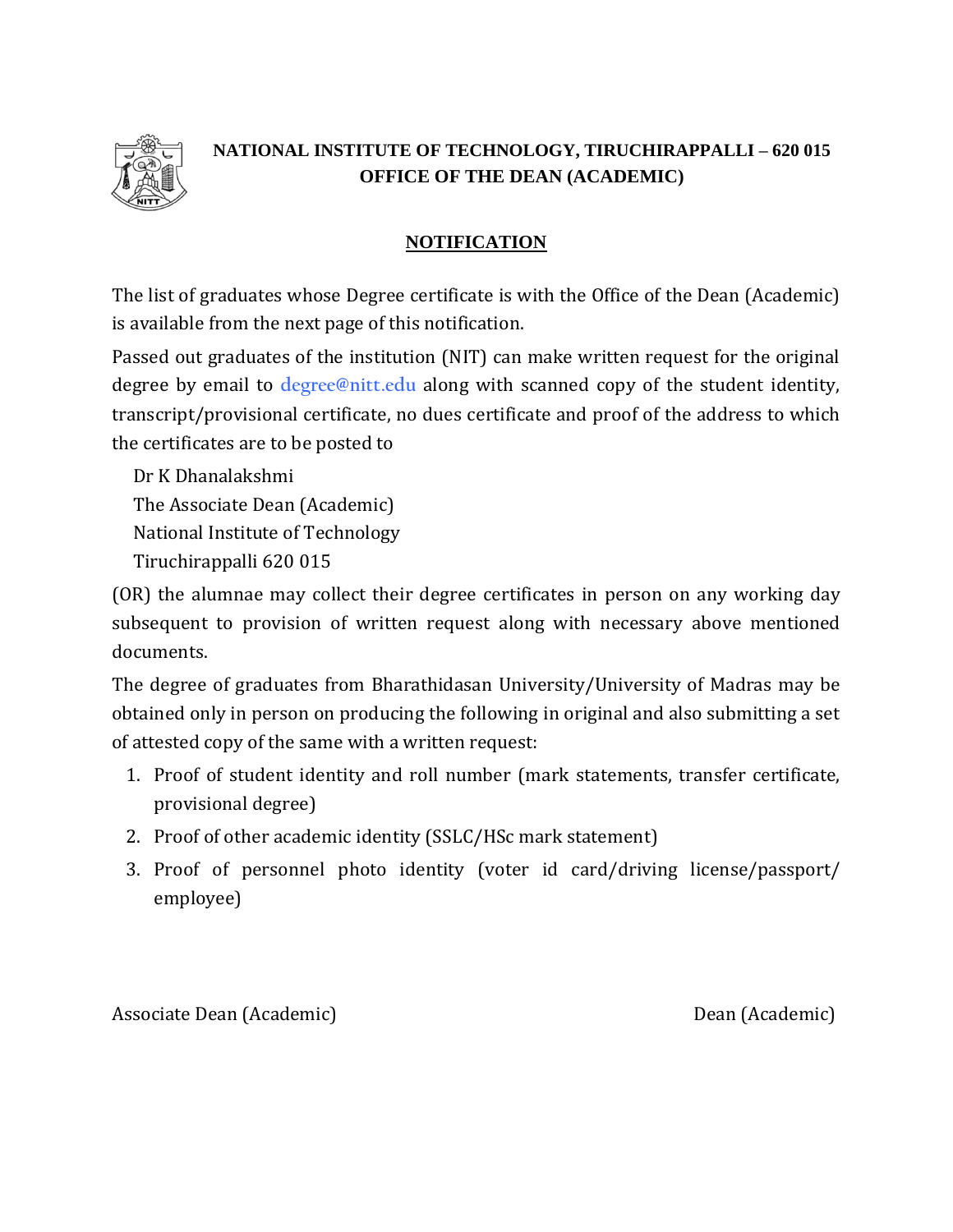| Sl.No. | Roll. No.      | <b>Name of the Student</b>     | <b>Branch</b> | Name of<br>the<br><b>University</b> | Year         | Full Time/<br><b>Part Time</b> |
|--------|----------------|--------------------------------|---------------|-------------------------------------|--------------|--------------------------------|
| 1.     | EE50127        | Mohan, R.                      | <b>EEE</b>    | <b>NIT</b>                          | July<br>2005 | Part Time                      |
| 2.     | <b>MAA0152</b> | <b>Hemwant Kumar</b><br>Prasad | <b>MCA</b>    | <b>NIT</b>                          | July<br>2005 | <b>Full Time</b>               |
| 3.     | MTB0415        | Arunkumar<br>Shrivastava       | <b>MS</b>     | <b>NIT</b>                          | Dec.<br>2006 | <b>Full Time</b>               |
| 4.     | CAA0420        | Ahamed Meeran, K.              | <b>MCA</b>    | <b>NIT</b>                          | Aug.<br>2007 | <b>Full Time</b>               |
| 5.     | <b>ECA0506</b> | Nerella Prem Kiran             | Com. S        | <b>NIT</b>                          | Aug.<br>2007 | <b>Full Time</b>               |
| 6.     | <b>ECB0503</b> | Suneel Kumar<br>Kotamreddy     | <b>VLSI</b>   | <b>NIT</b>                          | Aug.<br>2007 | <b>Full Time</b>               |
| 7.     | PR10335        | Sukra Bhagat                   | <b>PRO</b>    | <b>NIT</b>                          | Aug.<br>2007 | <b>Full Time</b>               |
| 8.     | CAA0441        | G Dhana Seelan                 | <b>MCA</b>    | <b>NIT</b>                          | Aug.<br>2007 | <b>Full Time</b>               |
| 9.     | 215107040      | Himanshu Shekhar<br>Soni       | <b>MBA</b>    | <b>NIT</b>                          | Aug.<br>2009 | <b>Full Time</b>               |
| 10.    | MT10508        | Birendra Kumar                 | <b>MME</b>    | <b>NIT</b>                          | Aug.<br>2009 | <b>Full Time</b>               |
| 11.    | CAA0606        | Ravi, E.                       | <b>MCA</b>    | <b>NIT</b>                          | Aug.<br>2009 | <b>Full Time</b>               |
| 12.    | CV10558        | Sayan Ghosh                    | Civil         | <b>NIT</b>                          | Aug.<br>2009 | <b>Full Time</b>               |
| 13.    | CS10513        | <b>Basant Kumar</b>            | <b>CSE</b>    | <b>NIT</b>                          | Aug.<br>2009 | <b>Full Time</b>               |
| 14.    | PR10507        | Anadinath Sharma               | <b>PRO</b>    | <b>NIT</b>                          | Oct.<br>2010 | <b>Full Time</b>               |
| 15.    | EE10570        | Vasanth Raja, R.               | EEE           | <b>NIT</b>                          | Oct.<br>2010 | <b>Full Time</b>               |
| 16.    | 111106049      | Sateesh Karumanchi             | Mech.         | <b>NIT</b>                          | Oct.<br>2010 | <b>Full Time</b>               |
| 17.    | 215108071      | Swapna, V.                     | <b>MBA</b>    | <b>NIT</b>                          | Oct.<br>2010 | <b>Full Time</b>               |
| 18.    | 214208014      | Chandra Sekhar<br>Muddam       | IE            | <b>NIT</b>                          | Oct.<br>2010 | <b>Full Time</b>               |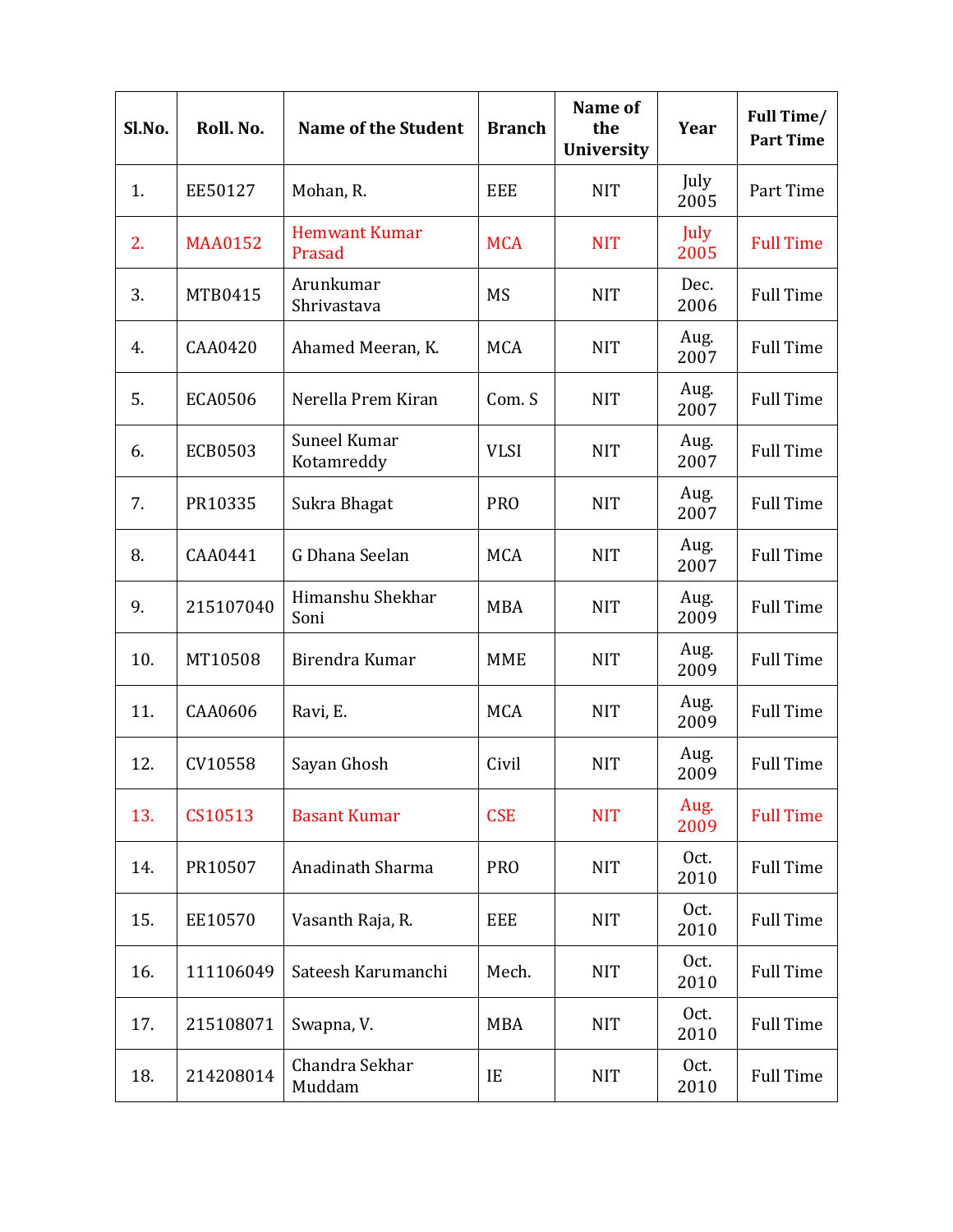| 19. | 214208021      | Prashanth Ch.       | IE         | <b>NIT</b> | Oct.<br>2010 | <b>Full Time</b> |
|-----|----------------|---------------------|------------|------------|--------------|------------------|
| 20. | EC10474        | Satish Chandra Tiyu | <b>ECE</b> | <b>NIT</b> | Oct.<br>2010 | <b>Full Time</b> |
| 21. | <b>CAA0558</b> | Ashish Kumar        | <b>MCA</b> | <b>NIT</b> | Oct.<br>2010 | <b>Full Time</b> |
| 22. | 215108081      | D Reshma            | <b>MBA</b> | <b>NIT</b> | Oct.<br>2010 | <b>Full Time</b> |
| 23. | 215108046      | Sumit Singh         | <b>MBA</b> | <b>NIT</b> | Oct.<br>2010 | <b>Full Time</b> |
| 24. | 211307010      | Rajashekhar Reddy K | <b>TPE</b> | <b>NIT</b> | Oct.<br>2010 | <b>Full Time</b> |
| 25. | 214208024      | Gopinath            | IE         | <b>NIT</b> | Oct.<br>2010 | <b>Full Time</b> |
| 26. | 214208017      | Naveen Krishna Alla | IE         | <b>NIT</b> | Oct.<br>2010 | <b>Full Time</b> |
| 27. | CV10545        | Rishi Raj Jha       | Civil      | <b>NIT</b> | Oct.<br>2011 | <b>Full Time</b> |
| 28. | 108107054      | Dhananjay Kumar     | ECE        | <b>NIT</b> | Oct.<br>2011 | <b>Full Time</b> |
| 29. | 111107071      | Aashish Kumar Sarda | Mech.      | <b>NIT</b> | Oct.<br>2011 | <b>Full Time</b> |
| 30. | 204109011      | R Dhanalakshmi      | Chy        | <b>NIT</b> | Oct.<br>2011 | <b>Full Time</b> |
| 31. | 207209024      | Ramesh Paleti       | PE         | <b>NIT</b> | Oct.<br>2011 | <b>Full Time</b> |
| 32. | 103107009      | Jarpla Hari Krishna | Civil      | <b>NIT</b> | Oct.<br>2011 | <b>Full Time</b> |
| 33. | 214209040      | Jetti Ranjith Kumar | IE         | <b>NIT</b> | Oct.<br>2011 | <b>Full Time</b> |
| 34. | 111107094      | Manoj Kumar         | Mech.      | <b>NIT</b> | Oct.<br>2011 | <b>Full Time</b> |
| 35. | 214109007      | Manohar Singh       | MT         | <b>NIT</b> | Oct.<br>2011 | <b>Full Time</b> |
| 36. | 112107028      | Ravi Paswan         | <b>MME</b> | <b>NIT</b> | Oct.<br>2011 | <b>Full Time</b> |
| 37. | 101106019      | Palleti Yugender    | B.Arch.    | <b>NIT</b> | Oct.<br>2011 | <b>Full Time</b> |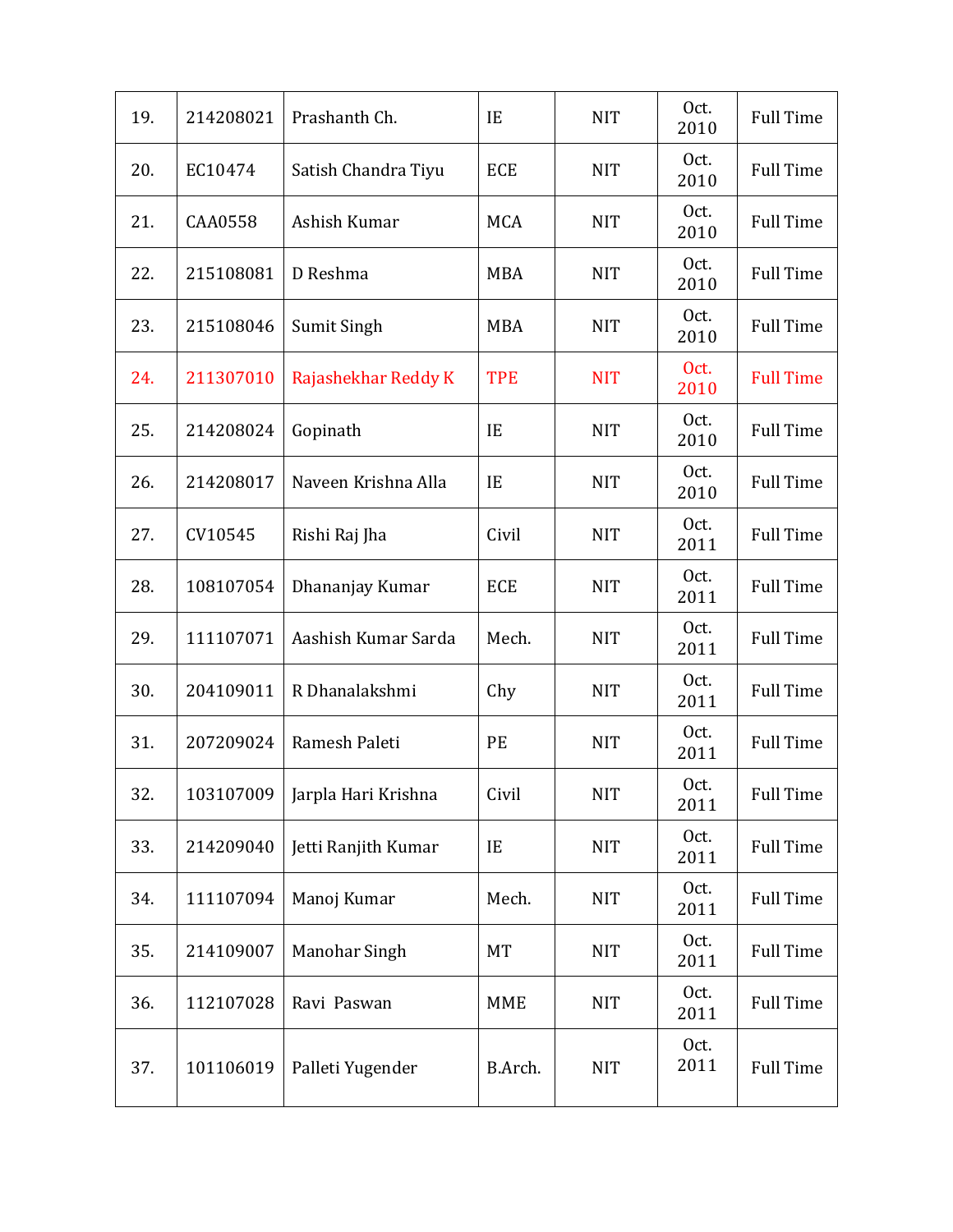| 38. | 204110014 | Anaswara Jayaprakash<br>L. J.    | Chemis     | <b>NIT</b> | Aug.<br>2012 | <b>Full Time</b> |
|-----|-----------|----------------------------------|------------|------------|--------------|------------------|
| 39. | 102108071 | Sanjeev Kumar Gupta              | Chl. En    | <b>NIT</b> | Aug.<br>2012 | <b>Full Time</b> |
| 40. | 114108066 | Saurav Thapa                     | <b>PRO</b> | <b>NIT</b> | Aug.<br>2012 | <b>Full Time</b> |
| 41. | 20519082  | Vartika Verma                    | <b>MCA</b> | <b>NIT</b> | Aug.<br>2012 | <b>Full Time</b> |
| 42. | 112107011 | Gopinath, S.                     | <b>MME</b> | <b>NIT</b> | Aug.<br>2012 | <b>Full Time</b> |
| 43. | 214110019 | Himanshu Varun<br>Chandrakar     | <b>MT</b>  | <b>NIT</b> | Aug.<br>2012 | <b>Full Time</b> |
| 44. | 107107054 | Deepkant Jain                    | <b>EEE</b> | <b>NIT</b> | Aug.<br>2012 | <b>Full Time</b> |
| 45. | 114108061 | <b>Vivek Srinivasan</b>          | <b>PRO</b> | <b>NIT</b> | Aug.<br>2012 | <b>Full Time</b> |
| 46. | 107108026 | Divya Anbalagan                  | <b>EEE</b> | <b>NIT</b> | Aug.<br>2012 | <b>Full Time</b> |
| 47. | 107108071 | <b>Nikhil Mathew</b><br>Tharakan | <b>EEE</b> | <b>NIT</b> | Aug.<br>2012 | <b>Full Time</b> |
| 48. | 205109024 | Dipika Machhaiya                 | <b>MCA</b> | <b>NIT</b> | Aug.<br>2012 | <b>Full Time</b> |
| 49. | 112108006 | <b>Bharath T</b>                 | <b>MME</b> | <b>NIT</b> | Aug.<br>2012 | <b>Full Time</b> |
| 50. | 205109055 | Lavanya Kappagantu               | <b>MCA</b> | <b>NIT</b> | Aug.<br>2012 | <b>Full Time</b> |
| 51. | 214210003 | Robin Joy                        | IE         | <b>NIT</b> | Aug.<br>2012 | <b>Full Time</b> |
| 52. | 112108028 | Ravi Gautam                      | <b>MME</b> | <b>NIT</b> | Aug.<br>2012 | <b>Full Time</b> |
| 53. | 205109062 | <b>Bhanu Kiran Dokka</b>         | <b>MCA</b> | <b>NIT</b> | Aug.<br>2012 | <b>Full Time</b> |
| 54. | 205109056 | Aparna Chugh                     | <b>MCA</b> | <b>NIT</b> | Aug.<br>2012 | <b>Full Time</b> |
| 55. | 108108087 | Sonali Maheswata<br>Panda        | <b>ECE</b> | <b>NIT</b> | Aug.<br>2012 | <b>Full Time</b> |
| 56. | 107108017 | Naseef Thalib P P                | <b>EEE</b> | <b>NIT</b> | Aug.<br>2012 | <b>Full Time</b> |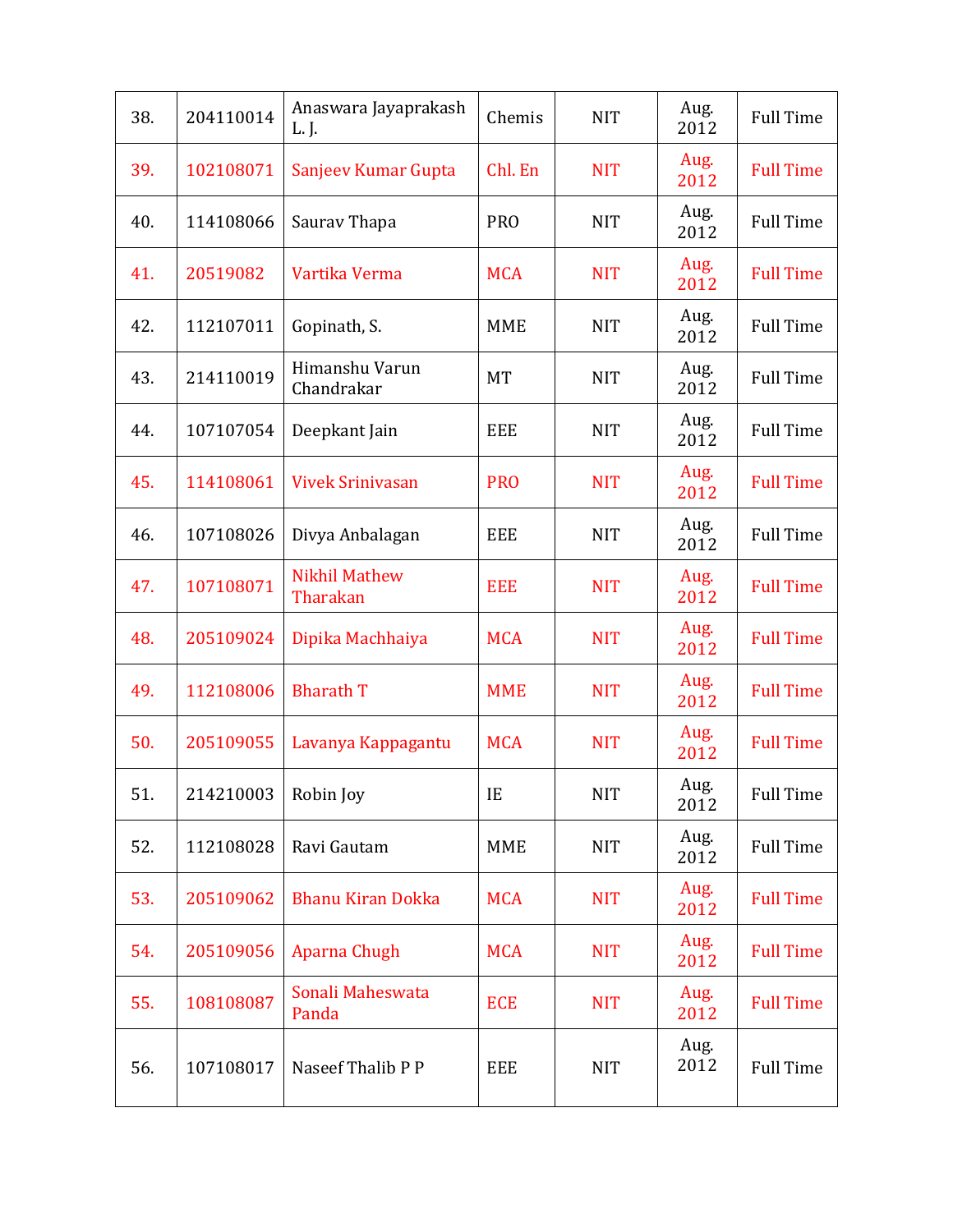| 57. | 107108080 | Revant Ganguli<br>Tandon         | <b>EEE</b> | <b>NIT</b> | Aug.<br>2012 | <b>Full Time</b> |
|-----|-----------|----------------------------------|------------|------------|--------------|------------------|
| 58. | 208110019 | <b>Keloth Ramesh</b>             | Com. S     | <b>NIT</b> | Aug.<br>2012 | <b>Full Time</b> |
| 59. | 107108034 | Vikram Singh Kashyap             | <b>EEE</b> | <b>NIT</b> | Aug.<br>2012 | <b>Full Time</b> |
| 60. | 101107034 | Mayavatharan Vinoth              | B.Arch.    | <b>NIT</b> | Aug.<br>2012 | <b>Full Time</b> |
| 61. | 103108034 | <b>MD Kashif Shamim</b>          | Civil      | <b>NIT</b> | Aug.<br>2012 | <b>Full Time</b> |
| 62. | 102108001 | Uddhavendra Pal Singh            | Chl.       | <b>NIT</b> | Aug.<br>2012 | <b>Full Time</b> |
| 63. | 111108063 | Brajnandan Jha                   | Mech.      | <b>NIT</b> | Aug.<br>2012 | <b>Full Time</b> |
| 64. | 103108106 | Mohammed Zakir<br>Ahmed          | Civil      | <b>NIT</b> | Aug.<br>2012 | <b>Full Time</b> |
| 65. | 101107015 | Shamish Kumar                    | B.Arch.    | <b>NIT</b> | Aug.<br>2012 | <b>Full Time</b> |
| 66. | 103108052 | R Vasantha                       | Civil      | <b>NIT</b> | Aug.<br>2012 | <b>Full Time</b> |
| 67. | 102108055 | Sri Ram, P.                      | Chl.       | <b>NIT</b> | Aug.<br>2012 | <b>Full Time</b> |
| 68. | 111108031 | Ajai Kumar Singh                 | Mech.      | <b>NIT</b> | Aug.<br>2012 | <b>Full Time</b> |
| 69. | 111108028 | Themringshang<br>Duidang         | Mech.      | <b>NIT</b> | Aug.<br>2012 | <b>Full Time</b> |
| 70. | 215110104 | Pritam Priyadarshan              | <b>MBA</b> | <b>NIT</b> | Aug.<br>2012 | <b>Full Time</b> |
| 71. | 106106052 | Saahil Chopra                    | <b>CSE</b> | <b>NIT</b> | Aug.<br>2012 | <b>Full Time</b> |
| 72. | 110108085 | Sharat, N.                       | ICE        | <b>NIT</b> | Aug.<br>2012 | <b>Full Time</b> |
| 73. | 110108121 | Upamanyu Banerjee                | ICE        | <b>NIT</b> | Aug.<br>2012 | <b>Full Time</b> |
| 74. | 110108091 | Anil SriridiBaba<br>Mamillapalli | <b>ICE</b> | <b>NIT</b> | Aug.<br>2012 | <b>Full Time</b> |
| 75. | 108108099 | Aseem Kumar Meena                | <b>ECE</b> | <b>NIT</b> | Aug.<br>2012 | <b>Full Time</b> |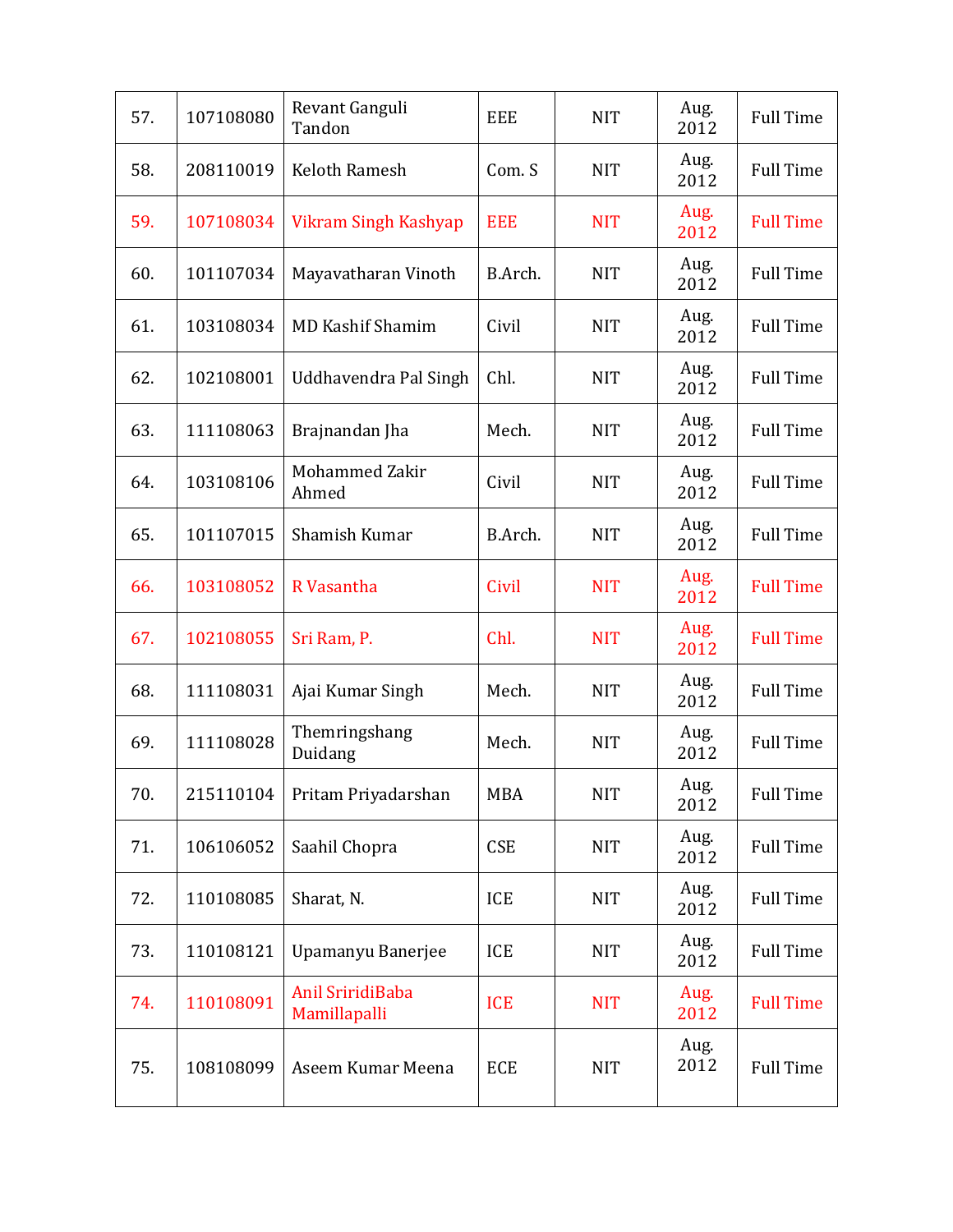| 76. | 108107079 | Prakash Singh             | <b>ECE</b> | <b>NIT</b> | Aug.<br>2012 | <b>Full Time</b> |
|-----|-----------|---------------------------|------------|------------|--------------|------------------|
| 77. | 107107013 | Prashanth P V             | <b>EEE</b> | <b>NIT</b> | Aug.<br>2012 | <b>Full Time</b> |
| 78. | 114108119 | Suvajit Sarkar            | <b>PRO</b> | <b>NIT</b> | Aug.<br>2012 | <b>Full Time</b> |
| 79. | 107107084 | Praveen Kumar, S.         | <b>EEE</b> | <b>NIT</b> | Aug.<br>2012 | <b>Full Time</b> |
| 80. | 110108123 | Mritunjay Kumar           | <b>ICE</b> | <b>NIT</b> | Aug.<br>2012 | <b>Full Time</b> |
| 81. | 114108124 | Abhijit Chourasia         | <b>PRO</b> | <b>NIT</b> | Aug.<br>2012 | <b>Full Time</b> |
| 82. | 114108106 | R M Pavan                 | <b>PRO</b> | <b>NIT</b> | Aug.<br>2012 | <b>Full Time</b> |
| 83. | 107108085 | Yugank Srivastava         | <b>EEE</b> | <b>NIT</b> | Aug.<br>2012 | <b>Full Time</b> |
| 84. | 114108005 | Prasenjit Popalwar        | <b>PRO</b> | <b>NIT</b> | Aug.<br>2012 | <b>Full Time</b> |
| 85. | 110108086 | K R Nagaraju<br>Yerrakula | <b>ICE</b> | <b>NIT</b> | Aug.<br>2012 | <b>Full Time</b> |
| 86. | 110107048 | Ravi Pratap Toppo         | <b>ICE</b> | <b>NIT</b> | Aug.<br>2012 | <b>Full Time</b> |
| 87. | 103107049 | Abhishek Mandal           | Civil      | <b>NIT</b> | Aug.<br>2012 | <b>Full Time</b> |

| Sl.No. | Roll. No. | <b>Name of the Student</b> | <b>Degree</b> | Name of<br>the<br>University | Year                    | <b>Full Time/</b><br><b>Part Time</b> |
|--------|-----------|----------------------------|---------------|------------------------------|-------------------------|---------------------------------------|
| 1.     | CSR0601   | Vodapalli Vireen           | M S           | <b>NIT</b>                   | 0 <sub>ct</sub><br>2010 | <b>Full Time</b>                      |
| 2.     | CSR0602   | Nerella<br>Venugopalachary | M S           | <b>NIT</b>                   | 0 <sub>ct</sub><br>2011 | <b>Full Time</b>                      |

The names of the candidates indicated red in colour have collected their certificates as on Nov 2012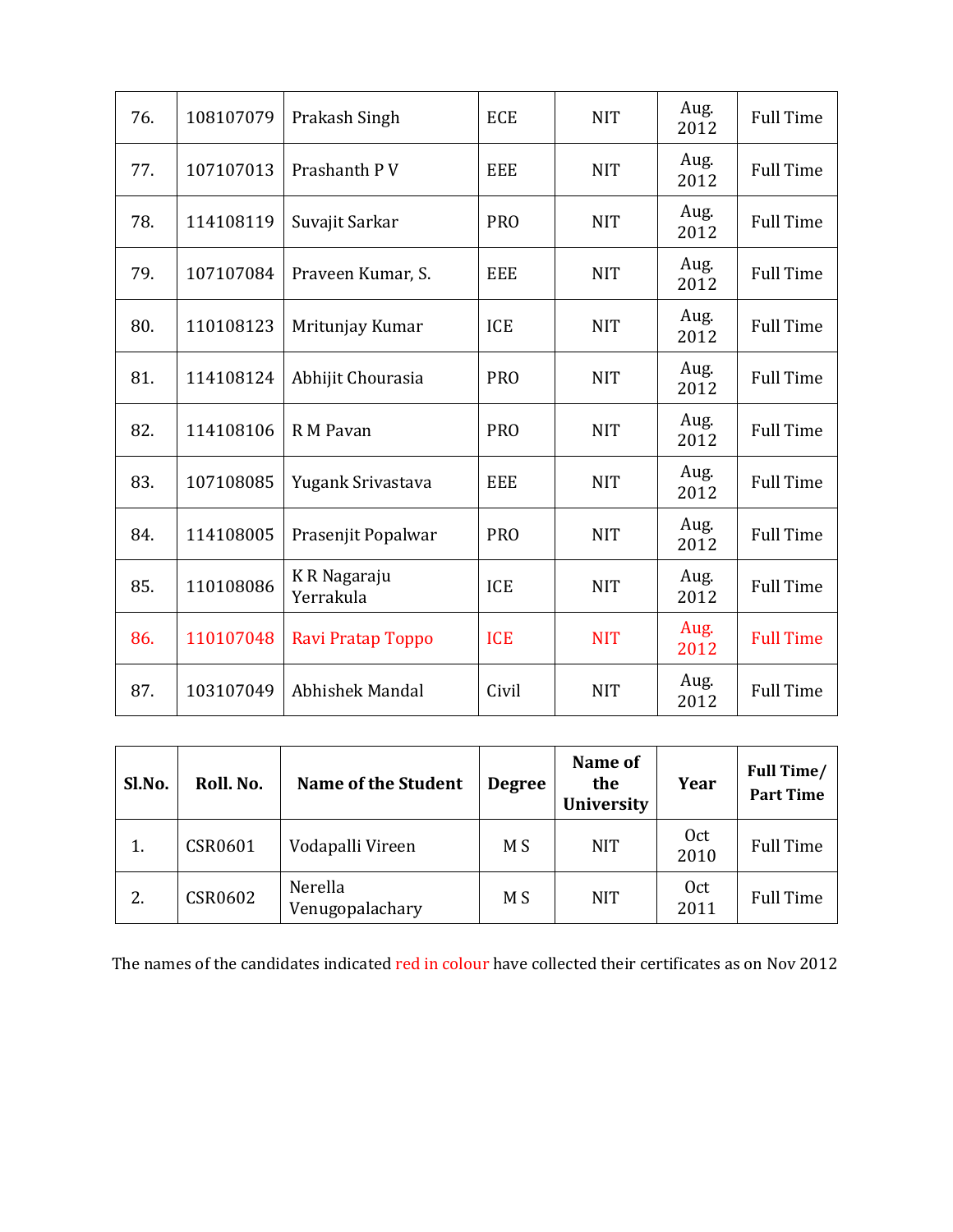| Sl.No          | <b>Roll No</b> | <b>Name of the Student</b>      | <b>Branch</b>    | Name of the<br><b>University</b> | Year               | <b>Full Time/</b><br><b>Part Time</b> |
|----------------|----------------|---------------------------------|------------------|----------------------------------|--------------------|---------------------------------------|
| $\mathbf{1}$   | 862329         | Shyam Raju                      | EEE              | Bharathidasan<br>University      | April<br>1992      | <b>Full Time</b>                      |
| $\overline{2}$ | 882330         | Pirumal Jeenagar                | <b>EEE</b>       | Bharathidasan<br>University      | <b>Nov</b><br>1993 | <b>Full Time</b>                      |
| 3              | 902317         | Venkat Appa Rao                 | <b>EEE</b>       | Bharathidasan<br>University      | May<br>1998        | <b>Full Time</b>                      |
| $\overline{4}$ | 882305         | M D Ziaul Haque                 | <b>EEE</b>       | Bharathidasan<br>University      | <b>Nov</b><br>1993 | <b>Full Time</b>                      |
| 5              | E38565035      | R.Swaminathan                   | <b>EEE</b>       | Bharathidasan<br>University      | April<br>1989      | <b>Full Time</b>                      |
| 6              | E56000052      | Dipak Chandra Deka              | <b>EEE</b>       | Bharathidasan<br>University      | April<br>1987      | <b>Full Time</b>                      |
| 7              | 38560001       | Anil Balan                      | <b>EEE</b>       | Bharathidasan<br>University      | April<br>1986      | <b>Full Time</b>                      |
| 8              | <b>EEA0105</b> | M Venkata Surya<br>Narayana     | <b>EEE</b>       | Bharathidasan<br>University      | Dec<br>2003        | <b>Full Time</b>                      |
| 9              | EE19803        | Amit Damodhar<br>Masram         | <b>EEE</b>       | Bharathidasan<br>University      | <b>Nov</b><br>2003 | <b>Full Time</b>                      |
| 10             | E432034        | T R Narayanan                   | <b>EEE</b>       | Bharathidasan<br>University      | April<br>2002      | <b>Full time</b>                      |
| 11             | EE19647        | Chattawar Rajesh<br>Balajij Rao | <b>EEE</b>       | Bharathidasan<br>University      | <b>Nov</b><br>2003 | <b>Full time</b>                      |
| 12             | 95149          | S Kumaravel                     | Power<br>Systems | Bharathidasan<br>University      | May<br>1997        | <b>Full Time</b>                      |
| 13             | E38420053      | P Balasubramanian               | <b>EEE</b>       | Bharathidasan<br>University      | <b>Nov</b><br>1986 | Part time                             |
| 14             | E38431011      | M Chinnakkannu                  | <b>EEE</b>       | Bharathidasan<br>University      | April<br>1995      | Part time                             |
| 15             | E38432010      | T Elangovan                     | EEE              | Bharathidasan<br>University      | <b>Nov</b><br>1998 | Part time                             |
| 16             | E38432044      | R Ravichandran                  | <b>EEE</b>       | Bharathidasan<br>University      | April<br>1996      | Part time                             |
| 17             | E42000164      | R Karuppannan                   | <b>EEE</b>       | Bharathidasan<br>University      | <b>Nov</b><br>1988 | Part time                             |
| 18             | E38433018      | K Mahendran                     | <b>EEE</b>       | Bharathidasan<br>University      | <b>Nov</b><br>1997 | Part time                             |
| 19             | E38431038      | S Rajagopalan                   | <b>EEE</b>       | Bharathidasan<br>University      | <b>Nov</b><br>1998 | Part time                             |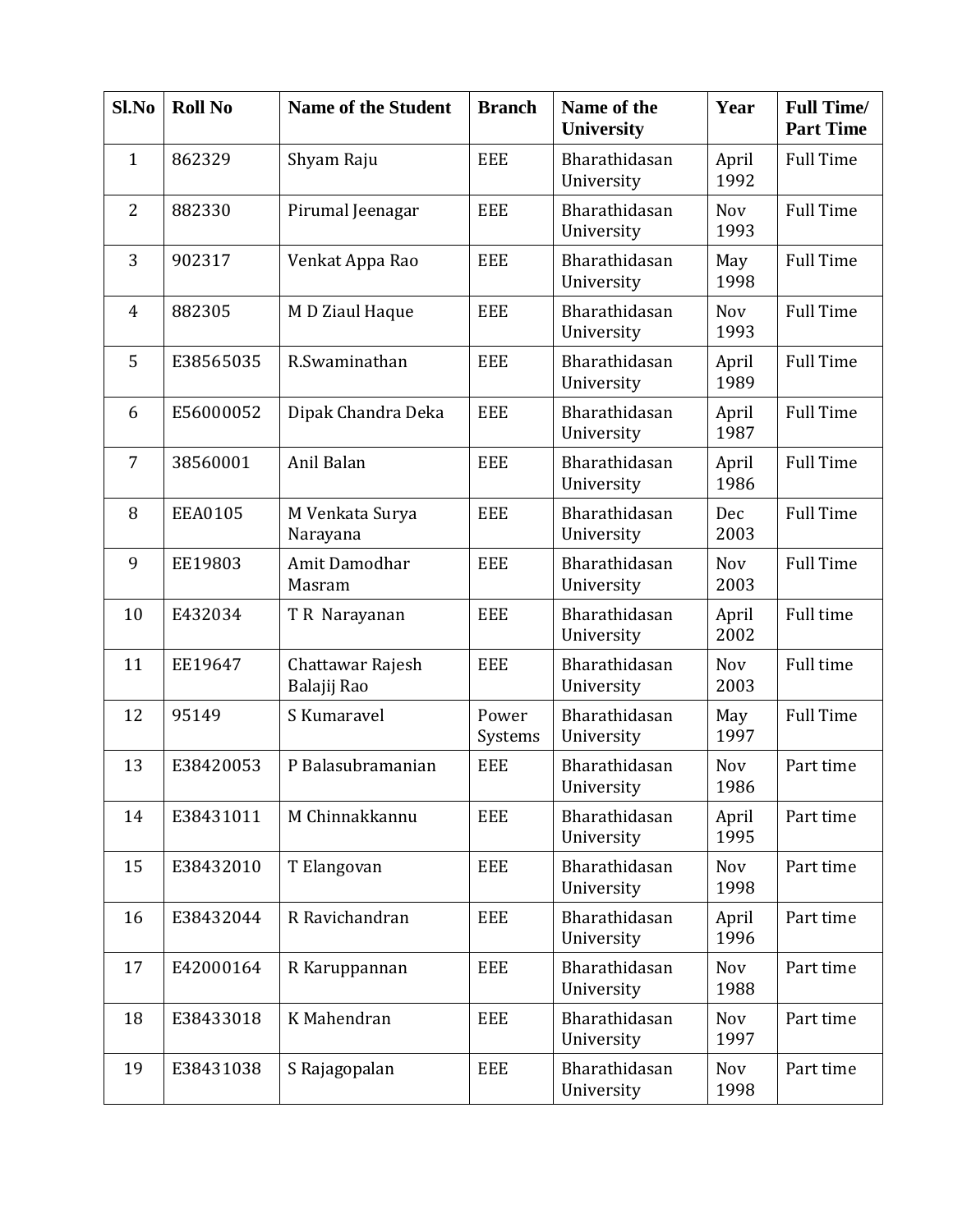| 20             | E38431039      | V Rajendran                    | <b>EEE</b>    | Bharathidasan<br>University |                 | <b>Nov</b><br>1994 | Part time                             |
|----------------|----------------|--------------------------------|---------------|-----------------------------|-----------------|--------------------|---------------------------------------|
| 21             | E38431012      | R Dhandayuthapani              | <b>EEE</b>    | Bharathidasan<br>University |                 | <b>Nov</b><br>1994 | Part time                             |
| 22             | E432047        | P Ravichandran                 | <b>EEE</b>    | Bharathidasan<br>University |                 | <b>Nov</b><br>2000 | Part time                             |
| 23             | E38439040      | T Sekar                        | <b>EEE</b>    | Bharathidasan<br>University |                 | <b>Nov</b><br>1993 | Part time                             |
| Sl.No          | <b>Roll No</b> | Name of the<br><b>Student</b>  | <b>Branch</b> | Name of the<br>University   | Year /          |                    | <b>Full Time/</b><br><b>Part Time</b> |
| $\mathbf{1}$   | E38570038      | Tapas Konungo                  | <b>ECE</b>    | Bharathidasan<br>University |                 | April 1986         | <b>Full Time</b>                      |
| $\overline{2}$ | E38570004      | A Balasathya sai               | <b>ECE</b>    | Bharathidasan<br>University |                 | April 1986         | <b>Full Time</b>                      |
| 3              | E57000056      | Jasjit Singh                   | <b>ECE</b>    | Bharathidasan<br>University |                 | April 1987         | <b>Full Time</b>                      |
| $\overline{4}$ | E57000101      | Henri Ques Selwyn<br>Levin     | <b>ECE</b>    | Bharathidasan<br>University | April 1988      |                    | <b>Full Time</b>                      |
| 5              | EC19552        | Avinash Uttam                  | <b>ECE</b>    | Bharathidasan<br>University | <b>May 2002</b> |                    | <b>Full Time</b>                      |
| 6              | 912408         | P Esakkiappan                  | <b>ECE</b>    | Bharathidasan<br>University | April 1999      |                    | <b>Full Time</b>                      |
| $\overline{7}$ | 892431         | Mohammed Ahmed<br>Ali Al-Aaidi | <b>ECE</b>    | Bharathidasan<br>University |                 | Oct 1995           | <b>Full Time</b>                      |
| 8              | 902442         | Dilpagh Singh                  | <b>ECE</b>    | Bharathidasan<br>University |                 | <b>July 1996</b>   | <b>Full Time</b>                      |
| 9              | 932422         | Munendra pal<br>Kashyap        | <b>ECE</b>    | Bharathidasan<br>University |                 | <b>Nov 2000</b>    | <b>Full Time</b>                      |
| 10             | 862440         | Sushil Chandra<br>Gyanwali     | <b>ECE</b>    | Bharathidasan<br>University |                 | April 1990         | <b>Full Time</b>                      |
| 11             | 862406         | D G Anantharajan               | ECE           | Bharathidasan<br>University |                 | April 1990         | <b>Full Time</b>                      |
| 12             | 882416         | Rajesh Srivastava              | <b>ECE</b>    | Bharathidasan<br>University |                 | May 1992           | <b>Full Time</b>                      |
| 13             | 882433         | <b>B</b> Saravanan             | ECE           | Bharathidasan<br>University |                 | May 1994           | <b>Full Time</b>                      |
| 14             | 644483         | P Nelson Samuel                | ECE           | Bharathidasan<br>University |                 | April 2002         | <b>Full Time</b>                      |
| 15             | E741337        | M Ravi Sekar                   | ECE           | Bharathidasan               |                 | April 2001         | <b>Full Time</b>                      |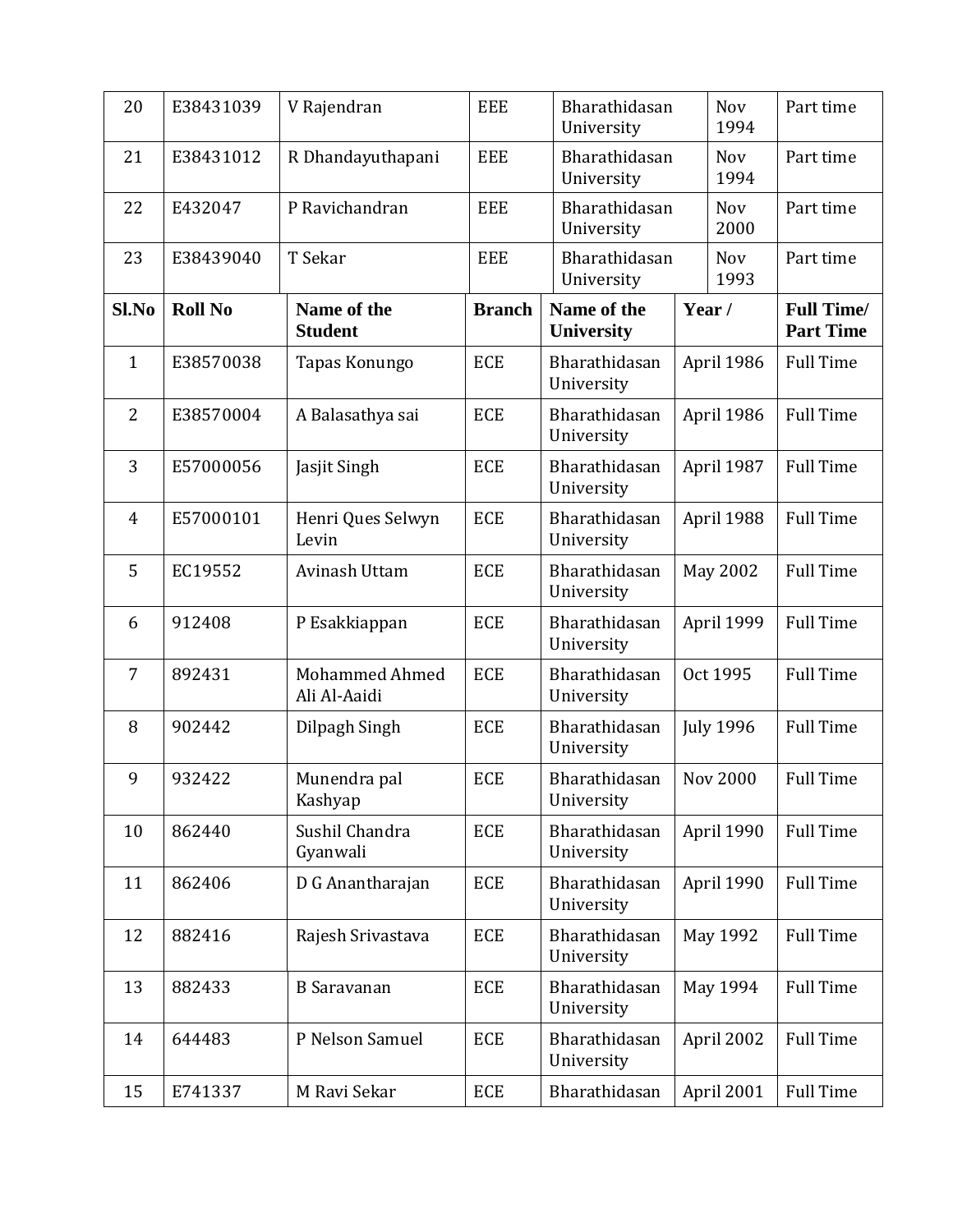| 16             | E843933        | P Raja                             | <b>ECE</b>      | Bharathidasan<br>University      | <b>Nov 2001</b> | <b>Full Time</b>                      |
|----------------|----------------|------------------------------------|-----------------|----------------------------------|-----------------|---------------------------------------|
| 17             | E38442001      | J. Abiraham                        | <b>ECE</b>      | Bharathidasan<br>University      | April 1996      | <b>Full Time</b>                      |
| 18             | E843942        | S Ravi                             | <b>ECE</b>      | Bharathidasan<br>University      | <b>Nov 2001</b> | Full time                             |
| 19             | E747617        | D Vasantha Rani                    | <b>ECE</b>      | Bharathidasan<br>University      | <b>Nov 2000</b> | Part time                             |
| 20             | E440229        | M Geetha                           | <b>ECE</b>      | Bharathidasan<br>University      | <b>Nov 1998</b> | Part time                             |
| 21             | E38441004      | P Durai                            | <b>ECE</b>      | Bharathidasan<br>University      | <b>Nov 1998</b> | Part time                             |
| 22             | E38478002      | J. Kumar                           | <b>ECE</b>      | Bharathidasan<br>University      | Nov 1993        | Part time                             |
| 23             | E38442024      | R Juliet Valarmathi                | <b>ECE</b>      | Bharathidasan<br>University      | Nov 1996        | Part Time                             |
| Sl.No          | <b>Roll No</b> | Name of the<br><b>Student</b>      | <b>Branch</b>   | Name of the<br><b>University</b> | Year /          | <b>Full Time/</b><br><b>Part Time</b> |
| $\mathbf{1}$   | PR19608        | S<br>ArunViswanatha                | PROD.           | Bharathidasan<br>University      | April<br>2000   | <b>Full Time</b>                      |
| $\overline{2}$ | 932741         | <b>Bhuwanesh B</b><br><b>Bista</b> | <b>PRODN</b>    | Bharathidasan<br>University      | May 1998        | <b>Full Time</b>                      |
| 3              | PR19631        | Shashikant<br>Verma                | <b>PRODN</b>    | Bharathidasan<br>University      | <b>May 2002</b> | <b>Full Time</b>                      |
| 4              | 882730         | T Sankaran                         | <b>PRODN</b>    | Bharathidasan<br>University      | Nov 1993        | <b>Full Time</b>                      |
| 6              | 96139          | P.Saravanan                        | Manuf.<br>Tech. | Bharathidasan<br>University      | Dec.1997        | <b>Full Time</b>                      |
| 7              | 371.306        | S.Ramesh Giri                      | Manuf.<br>Tech. | Bharathidasan<br>University      | Dec 1992        | <b>Full Time</b>                      |
| 8              | 92775          | D.Srinivasan                       | Manuf.<br>Tech. | Bharathidasan<br>University      | Dec 1994        | Part Time                             |
| 9              | E38470116      | S Thangamani                       | <b>PRODN</b>    | Bharathidasan<br>University      | Nov 1990        | Part time                             |
| 10             | E45000036      | V Subramanian                      | <b>PRODN</b>    | Bharathidasan<br>University      | <b>Nov 1991</b> | Part time                             |
| 11             | E38470112      | M Shanmugam                        | <b>PRODN</b>    | Bharathidasan<br>University      | Nov 1990        | Part time                             |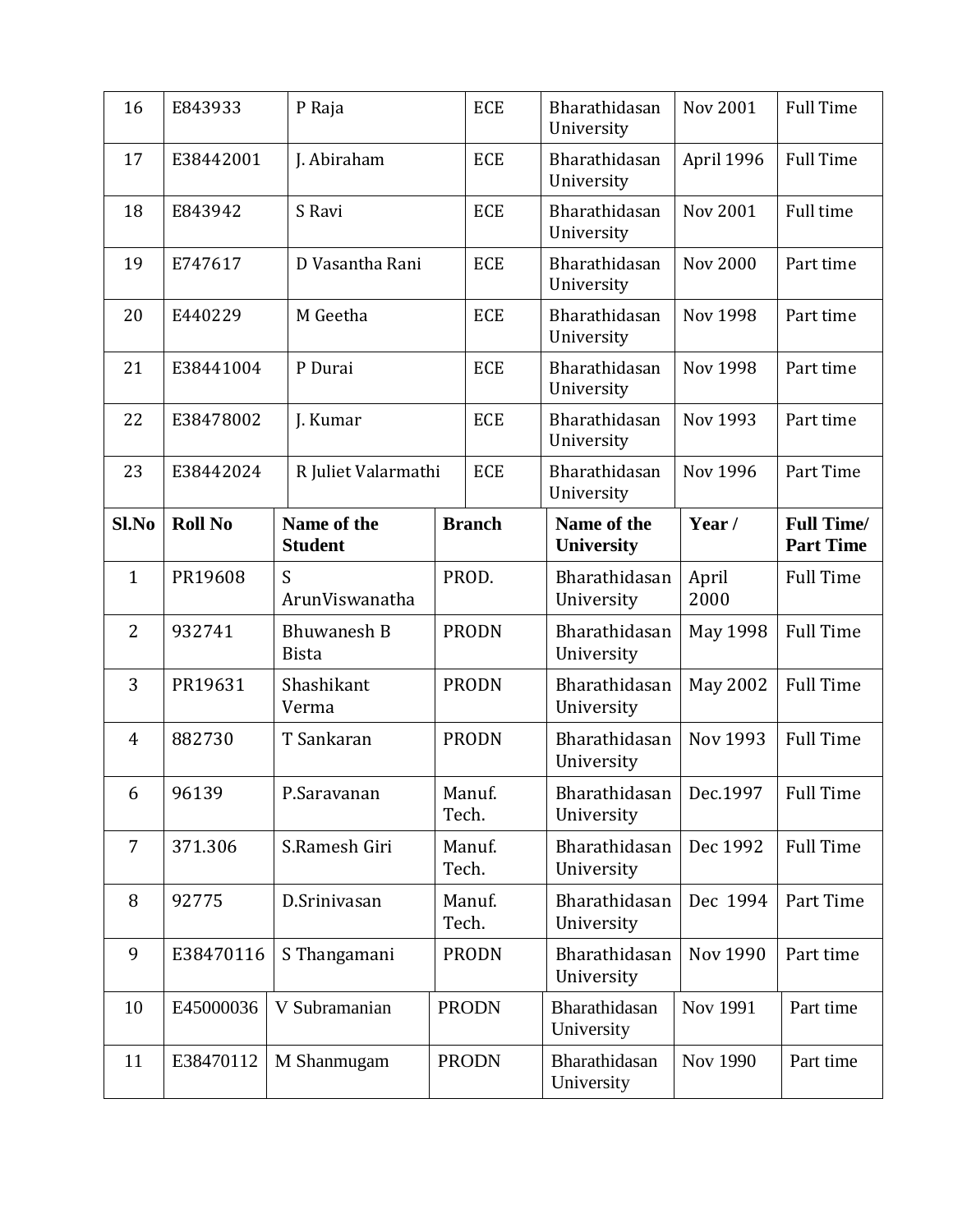|  | E38470114   T Soundara | <b>PRODN</b> | Bharathidasan | Nov 1990 | Part time |
|--|------------------------|--------------|---------------|----------|-----------|
|  | Pandiyan               |              | University    |          |           |

| S1.No          | <b>Roll No</b> | Name of the<br><b>Student</b> | <b>Branch</b>       | Name of the<br><b>University</b> | Year /           | <b>Full Time</b><br><b>/Part Time</b> |
|----------------|----------------|-------------------------------|---------------------|----------------------------------|------------------|---------------------------------------|
| 1              | CL19913        | <b>SK Jiaul Haque</b>         | <b>CHL</b>          | Bharathidasan<br>University      | May 2003         | <b>Full Time</b>                      |
| $\overline{2}$ | 923122         | P. Ponsivam                   | <b>CHL</b>          | Bharathidasan<br>University      | Nov 1999         | <b>Full Time</b>                      |
| 3              | E38505020      | Partha Sen<br>Gupta           | <b>CHL</b>          | Bharathidasan<br>University      | April 1989       | <b>Full Time</b>                      |
| $\overline{4}$ | E60000021      | Divya Prakash                 | <b>CHL</b>          | Bharathidasan<br>University      | April 1987       | <b>Full Time</b>                      |
| 5              | 92227          | A Krishnan                    | M.Tech.<br>Chemical | Bharathidasan<br>University      | <b>Mayl 1995</b> | <b>Full Time</b>                      |
| 6              | 96207          | Amarjot Kaur                  | <b>Plant Design</b> | Bharathidasan<br>University      | Dec 1997         | <b>Full Time</b>                      |
| $\overline{7}$ | 92228          | S Lakshmi<br>Narayanan        | <b>Plant Design</b> | Bharathidasan<br>University      | Dec 1993         | <b>Full Time</b>                      |
| 8              | 511.551        | S.Alagappan                   | <b>Energy Engg</b>  | Bharathidasan<br>University      | May 1991         | Partl Time                            |
| 9              | 511.552        | K.S.Bhaskar                   | Energy Engg         | Bharathidasan<br>University      | Dec 1993         | Part Time                             |

| Sl.No | <b>Roll No</b> | Name of the<br><b>Student</b> | <b>Branch</b> | Name of the<br><b>University</b> | Year /   | <b>Full Time</b><br>/Part<br><b>Time</b> |
|-------|----------------|-------------------------------|---------------|----------------------------------|----------|------------------------------------------|
|       | IC19514        | N Haripriya                   | ICE           | Bharathidasan<br>University      | May 1999 | <b>Full Time</b>                         |
|       | 942821         | Reeta Bagde                   | ICE           | Bharathidasan<br>University      | Nov 1999 | <b>Full Time</b>                         |

| Sl.No | <b>Roll No</b> | Name of the<br><b>Student</b> | <b>Branch</b>         | Name of the<br><b>University</b> | Year/    | <b>Full Time</b><br><b>/Part Time</b> |
|-------|----------------|-------------------------------|-----------------------|----------------------------------|----------|---------------------------------------|
|       | 92236          | N. Dhanasekaran               | <b>NDT</b><br>Physics | Bharathidasan<br>University      | Dec 1994 | <b>Full Time</b>                      |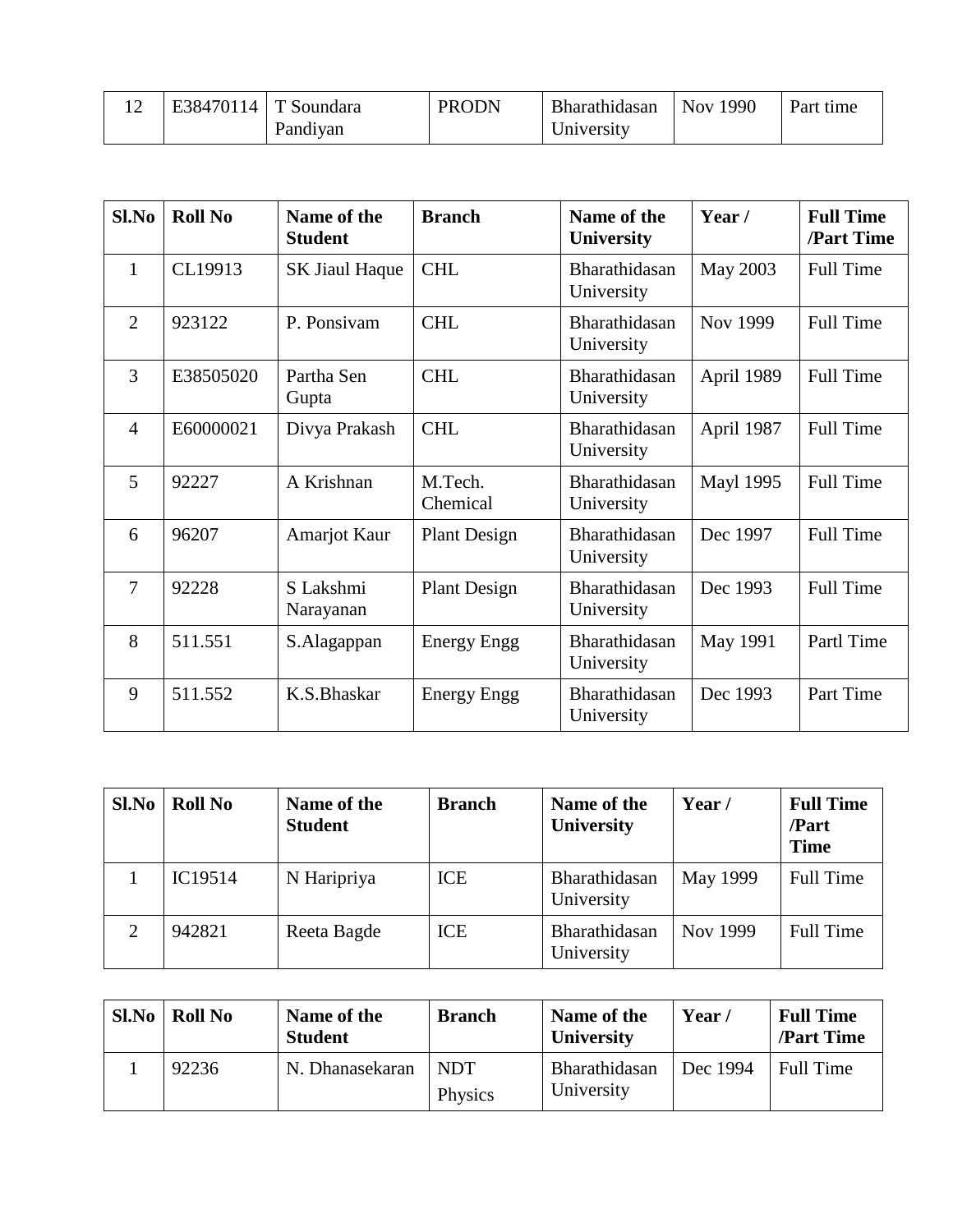| Sl.No          | <b>Roll No</b> | Name of the<br><b>Student</b> | <b>Branch</b> | Name of the<br>University   | Year /        | <b>Full Time</b><br>/Part Time |
|----------------|----------------|-------------------------------|---------------|-----------------------------|---------------|--------------------------------|
| 1              | CS19521        | Manish Agrawal                | <b>CSE</b>    | Bharathidasan<br>University | April<br>1999 | <b>Full Time</b>               |
| $\overline{2}$ | E58000128      | V Venkatesh<br>Babu           | <b>CSE</b>    | Bharathidasan<br>University | April<br>1988 | <b>Full Time</b>               |
| 3              | E 58000064     | Muthuraman                    | <b>CSE</b>    | Bharathidasan<br>University | April<br>1987 | <b>Full Time</b>               |
| $\overline{4}$ | 92080          | A Vetrivel                    | <b>CSE</b>    | Bharathidasan<br>University | Dec 1993      | <b>Full Time</b>               |
| 5              | 93065          | S. Manivannan                 | <b>CSE</b>    | Bharathidasan<br>University | Dec 1994      | <b>Full Time</b>               |
| 6              | 93073          | V.Sathyanarayan<br>an         | <b>CSE</b>    | Bharathidasan<br>University | Dec 1994      | <b>Full Time</b>               |
| $\overline{7}$ | 3041.551       | M.Balasubramani<br>an         | <b>CSE</b>    | Bharathidasan<br>University | May 1986      | <b>Full Time</b>               |
| 8              | 321.563        | P.H. Mohana<br>Murthy         | <b>CSE</b>    | Bharathidasan<br>University | Dec 1990      | Part Time                      |
| 9              | 321.556        | R.Jeyakumar                   | <b>CSE</b>    | Bharathidasan<br>University | Dec 1993      | Part Time                      |
| 10.            | E460269        | S Meenakshi                   | <b>CSE</b>    | Bharathidasan<br>University | Nov 1997      | Part time                      |
| 11.            | E38462046      | G Rameshkanna                 | <b>CSE</b>    | Bharathidasan<br>University | Nov 1995      | Part time                      |

| Sl.No | <b>Roll No</b> | Name of the<br><b>Student</b> | <b>Branch</b>        | Name of the<br><b>University</b> | Year $\prime$   | <b>Full Time /</b><br><b>Part Time</b> |
|-------|----------------|-------------------------------|----------------------|----------------------------------|-----------------|----------------------------------------|
|       | 97181          | Ramesh Borra                  | Applied<br>Chemistry | Bharathidasan<br>University      | <b>May 1999</b> | Full Time                              |

| Sl.No | <b>Roll No</b> | Name of the<br><b>Student</b> | <b>Branch</b>      | Name of the<br>University   | Year/    | <b>Full Time/</b><br><b>Part Time</b> |
|-------|----------------|-------------------------------|--------------------|-----------------------------|----------|---------------------------------------|
|       | 97194          | S Sivakumar                   | M.Sc.,<br>(OR&CA)  | Bharathidasan<br>University | May 2001 | <b>Full Time</b>                      |
| 2     | 96161          | V. Subramanian                | M.Sc.<br>(OR & CA) | Bharathidasan<br>University | May 1998 | Full Time                             |
| 3     | 97189          | Karuturi B R<br>Prasad        | M.Sc.<br>(OR & CA) | Bharathidasan<br>University | May 1999 | <b>Full Time</b>                      |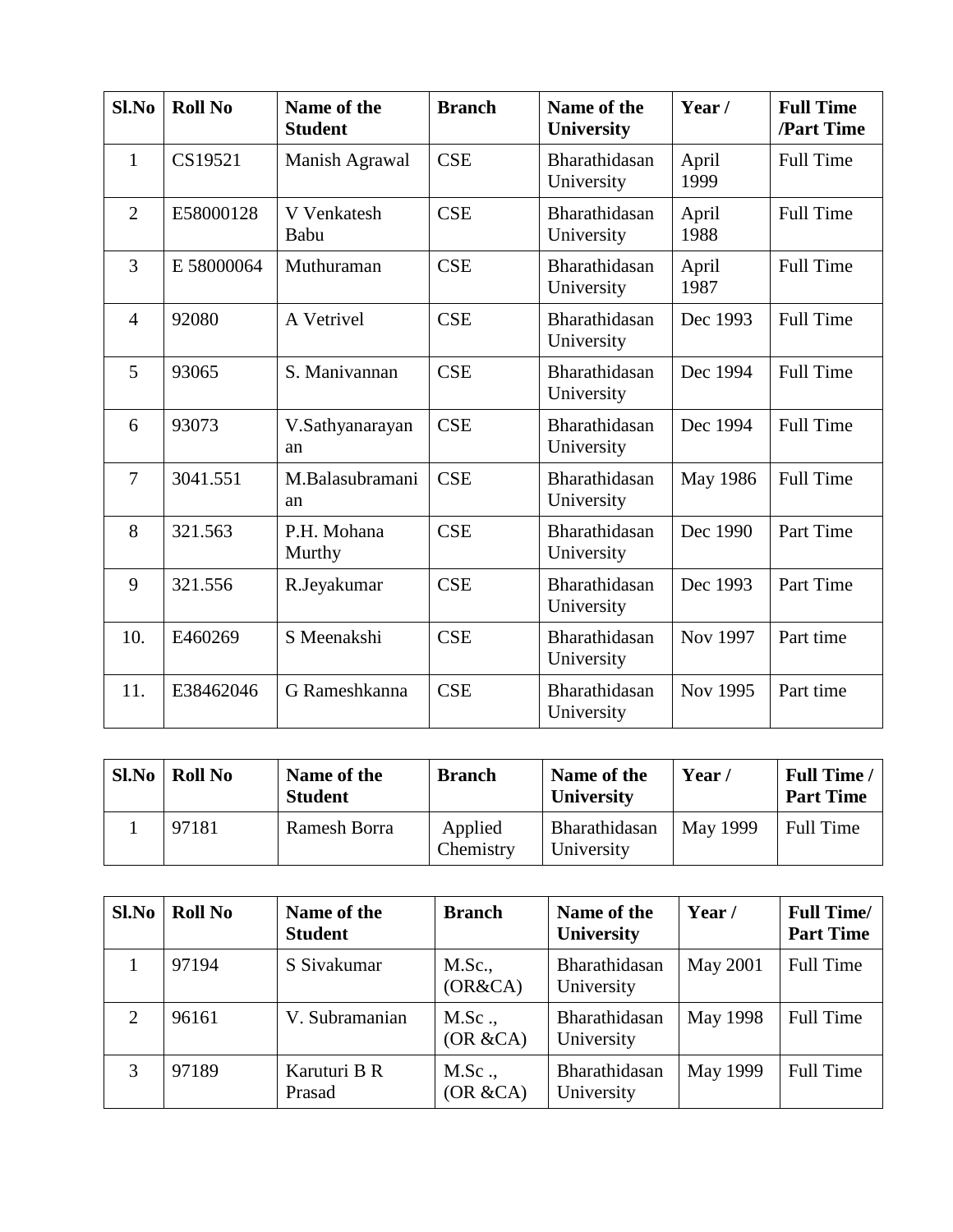| $\overline{4}$ | 4071.410       | K. Sundaresan                 | M.Sc.,<br>(OR)                  | Bharathidasan<br>University      | May 1987        | <b>Full Time</b>                      |
|----------------|----------------|-------------------------------|---------------------------------|----------------------------------|-----------------|---------------------------------------|
| 5              | 407.409        | K. Suguna                     | M.Sc.,<br>(OR)                  | Bharathidasan<br>University      | May 1987        | <b>Full Time</b>                      |
| 6              | AG 912         | N Kamala                      | Applied<br>Maths                | Bharathidasan<br>University      | Jan 1986        | <b>Full Time</b>                      |
|                |                |                               |                                 |                                  |                 |                                       |
| Sl.No          | <b>Roll No</b> | Name of the<br><b>Student</b> | <b>Branch</b>                   | Name of the<br><b>University</b> | Year/           | <b>Full Time/</b><br><b>Part Time</b> |
| $\mathbf{1}$   | CV19718        | Rabisankar<br>Mishra          | <b>CIVIL</b>                    | Bharathidasan<br>University      | April 2001      | Full Time                             |
| $\overline{2}$ | 912144         | Jitendra Kumar                | <b>CIVIL</b>                    | Bharathidasan<br>University      | May 1998        | <b>Full Time</b>                      |
| 3              | 942114         | Mukesh Kumar<br>Shreevastav   | <b>CIVIL</b>                    | Bharathidasan<br>University      | <b>Nov 1998</b> | <b>Full Time</b>                      |
| $\overline{4}$ | 912134         | Subhash<br>Chaudhery          | <b>CIVIL</b>                    | Bharathidasan<br>University      | May 1995        | <b>Full Time</b>                      |
| 5              | E38510048      | Solanki Hasmukh<br>Zinabhai   | <b>CIVIL</b>                    | Bharathidasan<br>University      | April 1989      | <b>Full Time</b>                      |
| 6              | 862122         | Pradeep Kumar<br>Thike        | <b>CIVIL</b>                    | Bharathidasan<br>University      | April 1990      | Full Time                             |
| $\overline{7}$ | 862128         | Seema Pathak                  | <b>CIVIL</b>                    | Bharathidasan<br>University      | April 1990      | Full Time                             |
| 8              | 872125         | Ragul Kumar<br>Singh          | <b>CIVIL</b>                    | Bharathidasan<br>University      | Nov 1991        | Full Time                             |
| 9              | E38510017      | Jadumani Singh<br>Khangembem  | <b>CIVIL</b>                    | Bharthidasan<br>University       | May 1986        | Full Time                             |
| 10             | E38510008      | Bijay Kumar<br>Behera         | <b>CIVIL</b>                    | Bharathidasan<br>University      | May 1986        | Part Time                             |
| 11             | 95089          | P.Govindan                    | Water<br>resources<br>Engg.&Mgt | Bharathidasan<br>University      | Dec 1997        | Part time                             |
| 12             | 311.553        | I Kanagaraj                   | Strul.Engg                      | Bharathidasan<br>University      | Dec 1990        | Part time                             |
| 13             | 311.5.2        | K.Mahendran                   | Strul.Engg                      | Bharathidasan<br>University      | Dec 1994        | Part time                             |
| 14             | 311.558        | R.Sengottuvel                 | Strul.Engg                      | Bharathidasan                    | Jan 1989        | Part time                             |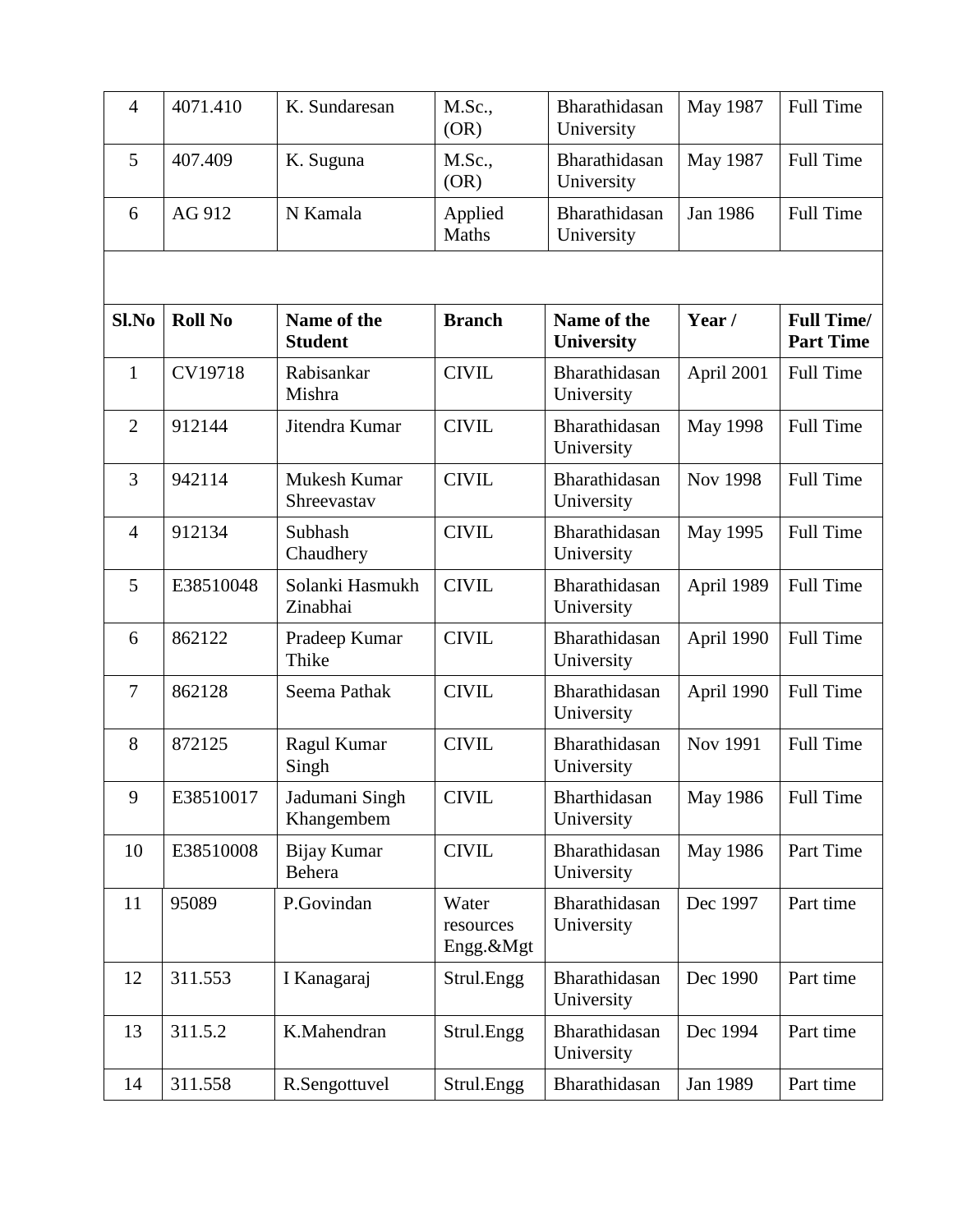| 15 | E38410078 | V Sankar                 | <b>CIVIL</b> | Bharathidasan<br>University | <b>Nov 1986</b> | Part time |
|----|-----------|--------------------------|--------------|-----------------------------|-----------------|-----------|
| 16 | E38416019 | M Krishnan               | <b>CIVIL</b> | Bharathidasan<br>University | April 1990      | Part time |
| 17 | E41000127 | N.Parthasarathy          | <b>CIVIL</b> | Bharathidasan<br>University | Nov 1987        | Part time |
| 18 | E38419062 | JP Vincent Jayaraj       | <b>CIVIL</b> | Bharathidasan<br>University | April 1996      | Part time |
| 19 | E38413047 | R. Selvaraj              | <b>CIVIL</b> | Bharathidasan<br>University | April 1999      | Part time |
| 20 | E38411061 | T Veerapandy             | <b>CIVIL</b> | Bharathidasan<br>University | April 1995      | Part time |
| 21 | E38412005 | V.Balagangatharan        | <b>CIVIL</b> | Bharathidasan<br>University | <b>Nov 2000</b> | Part time |
| 22 | E717553   | M N Senthil<br>Kumar     | <b>CIVIL</b> | Bharathidasan<br>University | <b>Nov 2000</b> | Part time |
| 23 | E410051   | <b>B</b> R Srikumar      | <b>CIVIL</b> | Bharathidasan<br>University | Nov 1997        | Part time |
| 24 | E38411042 | R Rengasayee             | <b>CIVIL</b> | Bharathidasan<br>University | April 1995      | Part time |
| 25 | E38416041 | K. Thiyagarajan          | <b>CIVIL</b> | Bharathidasan<br>University | April 1992      | Part time |
| 26 | E38418007 | R Balamurali<br>Krishnan | <b>CIVIL</b> | Bharathidasan<br>University | Nov 1992        | Part time |
| 27 | E38419010 | S K Hariharan            | <b>CIVIL</b> | Bharathidasan<br>University | Noc 1993        | Part time |
| 28 | E38419016 | K Kamaraj                | <b>CIVIL</b> | Bharathidasan<br>University | Nov 1993        | Part time |
| 29 | E38410045 | K Veeramani              | <b>CIVIL</b> | Bharathidasan<br>University | April 1986      | Part time |
| 30 | E38419054 | S Srinivasan             | <b>CIVIL</b> | Bharathidasan<br>University | Nov 1993        | Part time |
| 31 | E38416045 | M Selvakumar             | <b>CIVIL</b> | Bharathidasan<br>University | Nov 1993        | Part time |
| 32 | E38416047 | V Vilvendhan             | <b>CIVIL</b> | Bharathidasan<br>University | Nov 1994        | Part time |
| 33 | 38419019  | G Mahalingam             | <b>CIVIL</b> | Bharathidasan<br>University | April 1994      | Part time |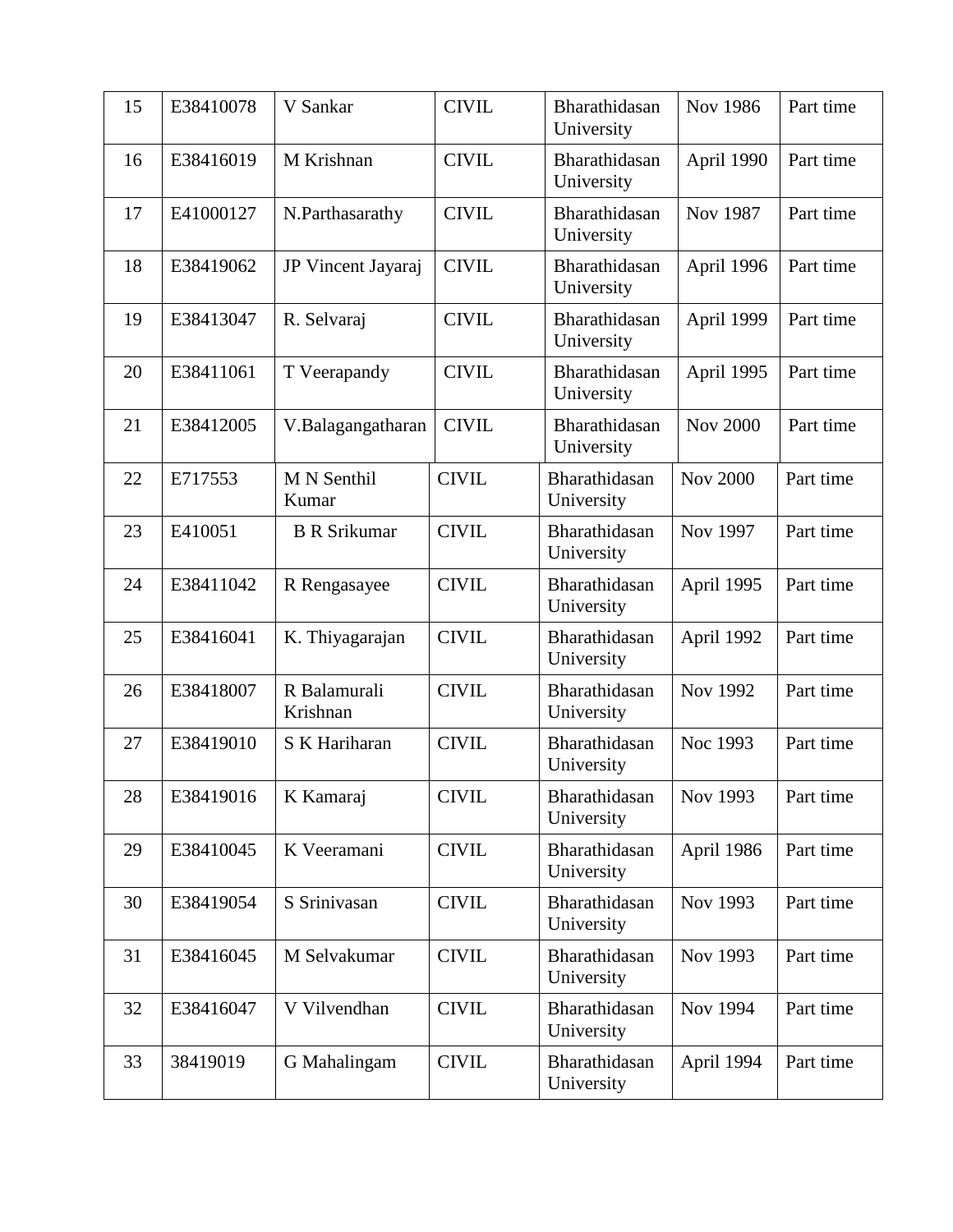| Sl.No          | <b>Roll No</b> | <b>Name of the Student</b> | <b>Branch</b> | Name of the<br><b>University</b> | Year/           | <b>Full Time/</b><br><b>Part Time</b> |
|----------------|----------------|----------------------------|---------------|----------------------------------|-----------------|---------------------------------------|
| 1              | E624595        | G Raja                     | <b>MECH</b>   | Bharathidasan<br>University      | <b>Nov 2000</b> | Full Time                             |
| $\overline{2}$ | ME19710        | N Deepak Raj               | <b>MECH</b>   | Bharathidasan<br>University      | April 2001      | <b>Full Time</b>                      |
| 3              | 882536         | <b>Yashwant Saran</b>      | <b>MECH</b>   | Bharathidasan<br>University      | Aug 1992        | <b>Full Time</b>                      |
| $\overline{4}$ | 912519         | Sumit Boswami              | <b>MECH</b>   | Bharathidasan<br>University      | Nov 1997        | <b>Full Time</b>                      |
| 5              | 932522         | Kailash Chanrda Sethy      | <b>MECH</b>   | Bharathidasan<br>University      | April 1999      | <b>Full Time</b>                      |
| 6              | 942533         | N Rukmangathan             | <b>MECH</b>   | Bharathidasan<br>University      | May 1998        | <b>Full Time</b>                      |
| $\overline{7}$ | 872504         | Anil Kataria               | <b>MECH</b>   | Bharathidasan<br>University      | May 1991        | <b>Full Time</b>                      |
| 8              | 872543         | Suresh Kumar               | <b>MECH</b>   | Bharathidasan<br>University      | Nov 1993        | <b>Full Time</b>                      |
| 9              | E53000127      | M.Ramesh                   | <b>MECH</b>   | Bharathidasan<br>University      | April 1988      | <b>Full Time</b>                      |
| 10             | E53000065      | N Menon Mathav<br>Chandra  | <b>MECH</b>   | Bharathidasan<br>University      | April 1987      | <b>Full Time</b>                      |
| 11             | 351.306        | K.K. Ravieendran           | <b>DPTPE</b>  | Bharathidasan<br>University      | Dec 1990        | <b>Full Time</b>                      |
| 12             | 97102          | P N V G Krishna            | <b>DPTPE</b>  | Bharathidasan<br>University      | May 1999        | <b>Full Time</b>                      |
| 13             | 38535021       | Osamah Mari Hassan         | MECH.         | Bharathidasan<br>University      | April 1992      | Full Time                             |
| 14             | E624586        | S Migauel                  | <b>MECH</b>   | Bharathidasan<br>University      | Nov 1999        | Full Time                             |
| 15             | E38422005      | N Arumugam                 | <b>MECH</b>   | Bharathidasan<br>University      | Nov 1995        | Full Time                             |
| 16             | E38440067      | P Ayyam Perumal            | Mech.         | Bharathidasan<br>University      | Nov 1986        | Part Time                             |
| 17             | E38429034      | C Murali Krishnan          | Mech.         | Bharathidasan<br>University      | Nov 1993        | Part time                             |
| 18             | E38438038      | A Rajendran                | Mech.         | Bharathidasan                    | April 1992      | Part time                             |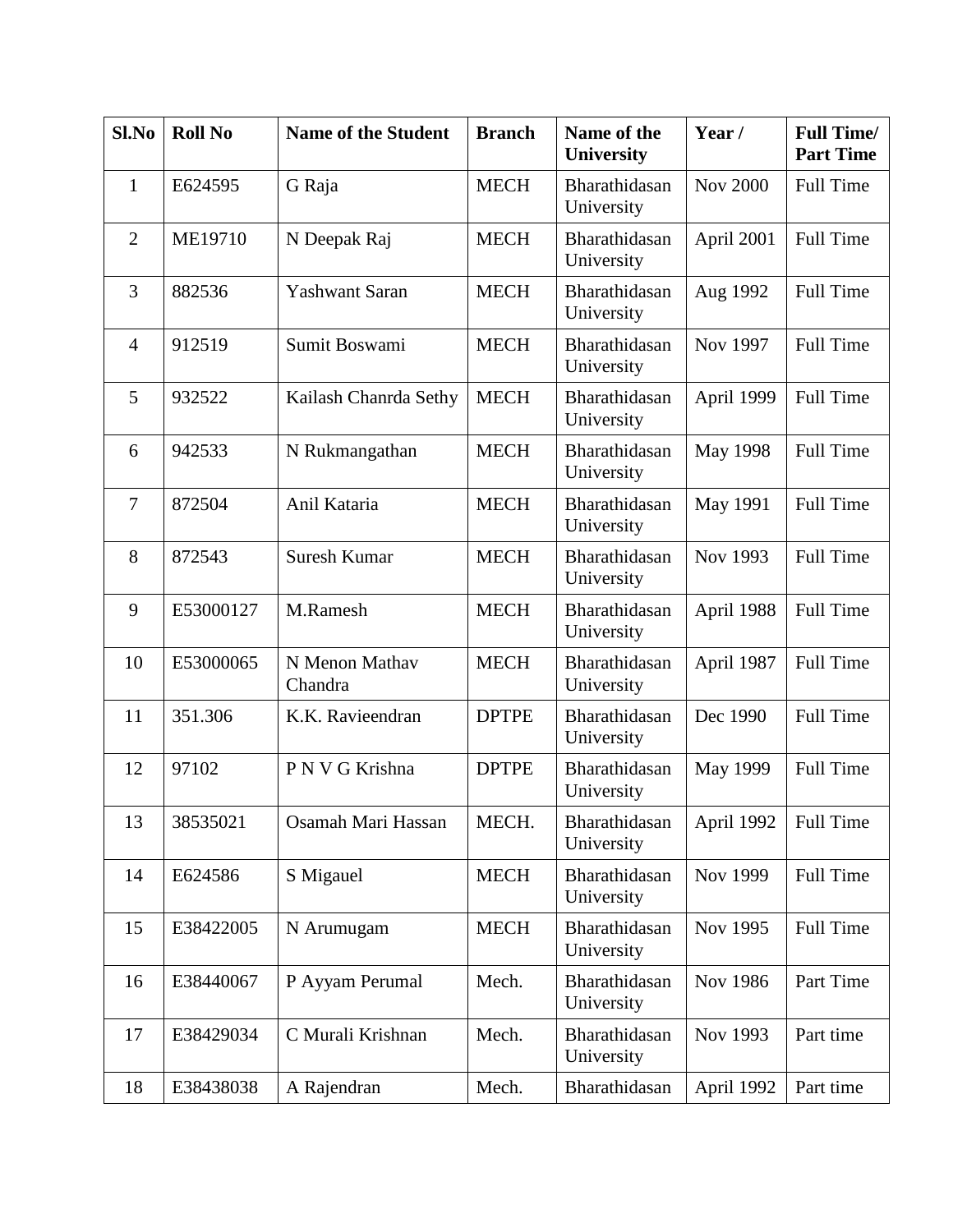| 19 | E 38440125 | S Ragunathan                        | <b>MECH</b>                   | Bharathidasan<br>University | <b>Nov 1986</b> | Part time        |
|----|------------|-------------------------------------|-------------------------------|-----------------------------|-----------------|------------------|
| 20 | E624611    | V Shanmugasundaram                  | <b>MECH</b>                   | Bharathidasan<br>University | Nov 1999        | Part time        |
| 21 | E44000286  | K.Ramasamy                          | <b>MECH</b>                   | Bharathidasan<br>University | Nov 1989        | Part time        |
| 22 | E38436014  | A Jegannathan                       | <b>MECH</b>                   | Bharathidasan<br>University | <b>Nov 1989</b> | Part time        |
| 23 | E38429002  | M.Abazhagan                         | <b>MECH</b>                   | Bharathidasan<br>University | Nov 1993        | Part time        |
| 24 | 38429019   | D Inbaraj Nalliah                   | <b>MECH</b>                   | Bharathidasan<br>University | Nov 1995        | Part Time        |
| 25 | E38423050  | A Mahadevan                         | <b>MECH</b>                   | Bharathidasan<br>University | April 1997      | Part Time        |
| 26 | E38423079  | K Rajan                             | <b>MECH</b>                   | Bharathidasan<br>University | April 1997      | Part Time        |
| 27 | E420164    | A.Venkatachalam                     | <b>MECH</b>                   | Bharathidasan<br>University | Nov 1997        | Part Time        |
| 28 | E624603    | E Saravanan                         | <b>MECH</b>                   | Bharathidasan<br>University | April 2000      | Part Time        |
| 29 | E38422105  | M Thejanathan                       | <b>MECH</b>                   | Bharathidasan<br>University | Nov 1995        | Part Time        |
| 30 | E384233030 | C.Govindaraju                       | <b>MECH</b>                   | Bharathidasan<br>University | <b>Nov 1998</b> | Part Time        |
| 31 | E38440068  | P.Boopathi                          | <b>MECH</b>                   | Bharathidasan<br>University | <b>Nov 1986</b> | Part Time        |
| 32 | 95199      | Sunil Narayanarao<br><b>Bailwar</b> | Industrial<br>Safety<br>Engg. | Bharathidasan<br>University | Dec 1996        | <b>Full Time</b> |
| 33 | 352309     | N.Venkatesh                         | Industrial<br>Safety<br>Engg  | Bharathidasan<br>University | Dec 1992        | <b>Full Time</b> |

| Sl.No | <b>Roll No</b> | Name of the<br><b>Student</b> | <b>Branch</b> | Name of the<br><b>University</b> | Year/    | <b>Full Time</b><br><b>/Part Time</b> |
|-------|----------------|-------------------------------|---------------|----------------------------------|----------|---------------------------------------|
|       | P70000006      | K.Karunakaran                 | <b>MCA</b>    | Bharathidasan                    | Dec 1986 | <b>Full Time</b>                      |
|       | P70000028      | Susheel Kishen<br>Waghray     | <b>MCA</b>    | Bharathidasan<br>University      | Dec 1986 | <b>Full Time</b>                      |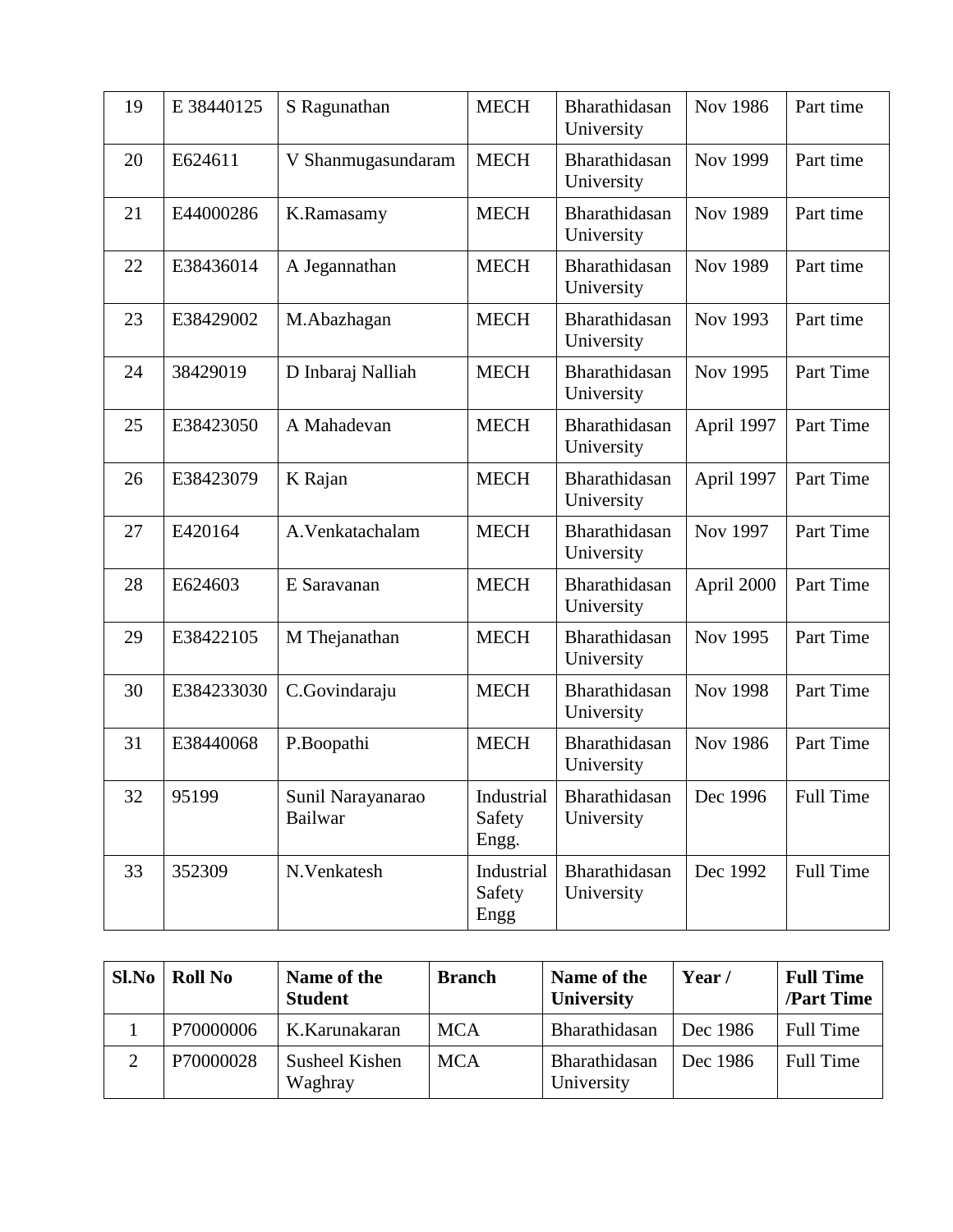| 3              | P7000019   | S.Ramesh                              | <b>MCA</b> | Bharathidasan<br>University | Dec 1986 | <b>Full Time</b> |
|----------------|------------|---------------------------------------|------------|-----------------------------|----------|------------------|
| $\overline{4}$ | P 70000017 | C.Ramanuja<br>Chary                   | <b>MCA</b> | Bharathidasan<br>University | Dec 1986 | <b>Full Time</b> |
| $\mathfrak{S}$ | P70000007  | Kshirasagar<br>Sanjeev<br>Ramachandra | <b>MCA</b> | Bharathidasan<br>University | Dec 1986 | <b>Full Time</b> |
| 6              | 211.604    | Hema Malini<br>Agrawal                | <b>MCA</b> | Bharathidasan<br>University | May 1991 | <b>Full Time</b> |
| 7              | 211.628    | C Sumathi Raju                        | <b>MCA</b> | Bharathidasan<br>University | May 1994 | <b>Full Time</b> |
| 8              | 70000026   | S. Srinivasan                         | <b>MCA</b> | Bharathidasan<br>University | Dec 1986 | <b>Full Time</b> |

| Sl.No          | <b>Roll No</b> | Name of the<br><b>Student</b> | <b>Branch</b> | Name of the<br><b>University</b> | Year /          | <b>Full Time/</b><br><b>Part Time</b> |
|----------------|----------------|-------------------------------|---------------|----------------------------------|-----------------|---------------------------------------|
| $\mathbf{1}$   | 9610           | Dev Mohan<br>Singh Gulati     | <b>MBA</b>    | Bharathidasan<br>University      | May 1998        | <b>Full Time</b>                      |
| $\overline{2}$ | 9724           | Reeju Akku Pegu               | <b>MBA</b>    | Bharathidasan<br>University      | <b>May 1999</b> | <b>Full Time</b>                      |
| 3              | 9739           | Suraj Prakash                 | <b>MBA</b>    | Bharathidasan<br>University      | May 1999        | <b>Full Time</b>                      |
| $\overline{4}$ | 9723           | S Raja                        | <b>MBA</b>    | Bharathidasan<br>University      | May 1999        | <b>Full Time</b>                      |
| 5              | 1061.411       | E.Mohammed<br>Jakkiriya       | <b>MBA</b>    | Bharathidasan<br>University      | May 1987        | <b>Full Time</b>                      |
| 6              | 1061.422       | K Seshagiri Rao               | <b>MBA</b>    | Bharathidasan<br>University      | May 1987        | <b>Full Time</b>                      |
| $\overline{7}$ | 9705           | Atul Chugh                    | <b>MBA</b>    | Bharathidasan<br>University      | May 1999        | <b>Full Time</b>                      |
| 8              | 9206           | S. Chandrasekar               | <b>MBA</b>    | Bharathidasan<br>University      | May 1994        | <b>Full Time</b>                      |
| 9              | 1061.415       | M.Natarajan                   | <b>MBA</b>    | Bharathidasan<br>University      | May 1987        | <b>Full Time</b>                      |
| 10             | 9311           | Pradeep Kumar<br>Balyan       | <b>MBA</b>    | Bharathidasan<br>University      | May 1995        | <b>Full Time</b>                      |
| 11             | 15409 F        | A Mathivanan                  | <b>MBA</b>    | Bharathidasan                    | May 1985        | <b>Full Time</b>                      |
| 12             | 111.428        | V.Venkatesan                  | <b>MBA</b>    | Bharathidasan                    | May 1992        | <b>Full Time</b>                      |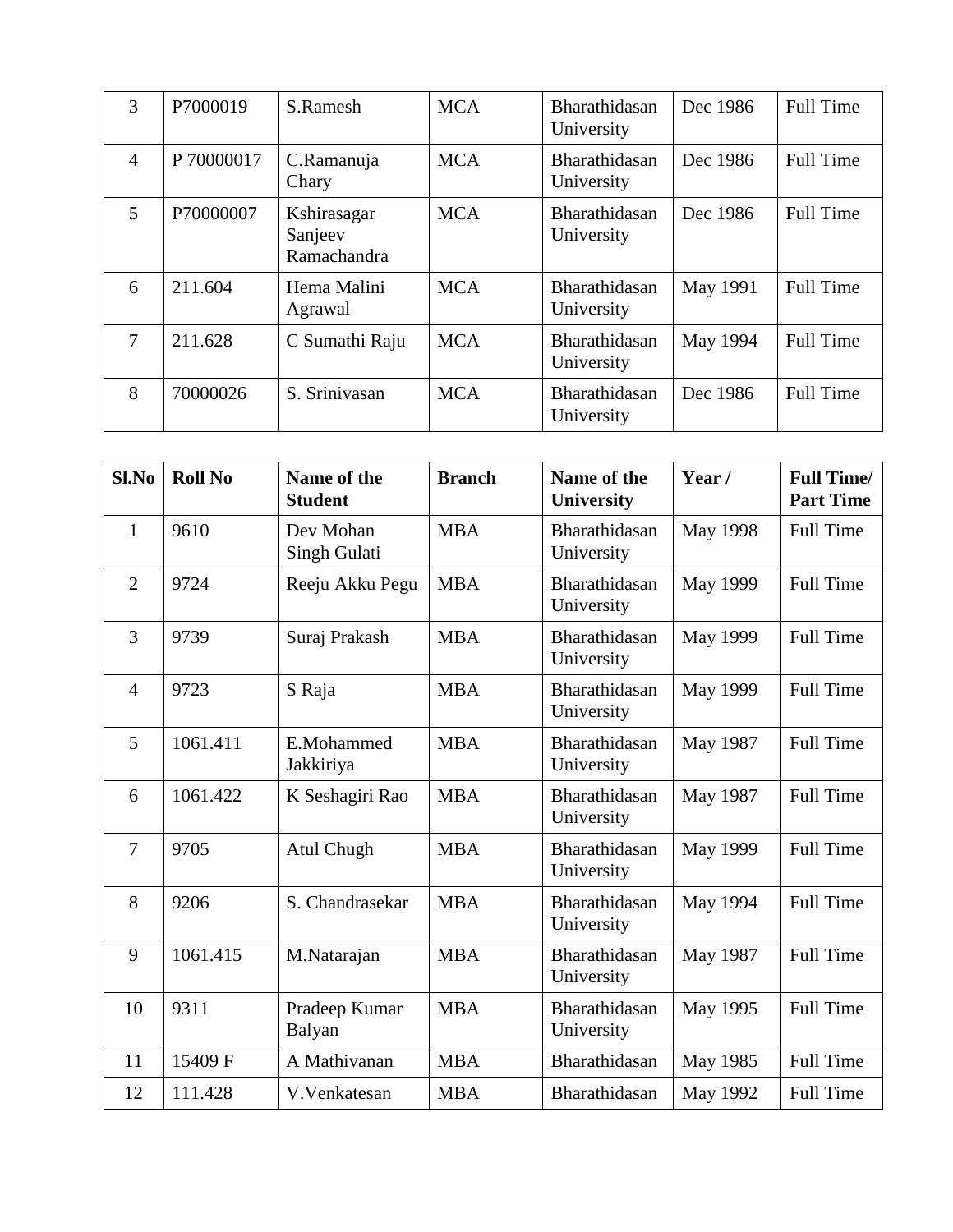| 13 | 1061.425 | K.Thomas Joseph       | <b>MBA</b> | Bharathidasan<br>University        | May 1987         | <b>Full Time</b> |
|----|----------|-----------------------|------------|------------------------------------|------------------|------------------|
| 14 | 9728     | K.Santhosh jose       | <b>MBA</b> | Bharathidasan<br>University        | May 1999         | <b>Full Time</b> |
| 15 | 1066.57P | B.Kothadaraman        | <b>MBA</b> | <b>Bharathidasan</b><br>University | Dec 1985         | <b>Full Time</b> |
| 16 | 9606     | L.N.Arun<br>Ragavan   | <b>MBA</b> | Bharathidasan<br>University        | May 1998         | <b>Full Time</b> |
| 17 | 15419 F  | S.Senguttuvan         | <b>MBA</b> | Bharathidasan<br>University        | Dec 1984         | <b>Full Time</b> |
| 18 | 1061.653 | S.Asokan              | <b>MBA</b> | <b>Bharathidasan</b><br>University | May 1987         | <b>Full Time</b> |
| 19 | 111.659  | V. Lakshmana<br>Kumar | <b>MBA</b> | Bharathidasan<br>University        | <b>July 1999</b> | Part Time        |

| $Sl$ .No       | <b>Roll No</b>  | Name of the<br><b>Student</b> | <b>Branch</b>            | Name of the<br><b>University</b> | Year/    | <b>Full Time</b> |
|----------------|-----------------|-------------------------------|--------------------------|----------------------------------|----------|------------------|
| 1              | 922626          | Vikas Sharma                  | Metallurgy<br>Engg       | Bharathidasan<br>University      | May 1996 | Full Time        |
| $\overline{2}$ | 942602          | Amit Kumar<br>shrestha        | Metallurgy<br>Engg       | Bharathidasan<br>University      | May 1998 | <b>Full Time</b> |
| 3              | 872618          | Khobragade Nilay<br>Narayan   | Metallurgy<br>Engg       | Bharathidasan<br>University      | May 1991 | <b>Full Time</b> |
| $\overline{4}$ | 3091.305        | K.Ramaiah                     | Weld. Engg               | Bharathidasan<br>University      | Dec 1986 | <b>Full Time</b> |
| 5              | <b>MTA 0003</b> | M S Kulkarni                  | Weld.Wngg                | Bharathidasan<br>University      | Jan 2002 | <b>Full Time</b> |
| 6              | 362.307         | M Ramakrishnan                | Weld.Engg                | Bharathidasan<br>University      | Dec 1992 | <b>Full Time</b> |
| $\overline{7}$ | 92129           | P.Shanmugam                   | Industrial<br>Metallurgy | Bharathidasan<br>University      | Dec 1994 | Part Time        |
| 8              | 361.558         | P.Sadagopan                   | Industrial<br>Metallurgy | Bharathidasan<br>University      | Dec 1993 | Part Time        |

| Sl.No | <b>Roll No</b>  | Name of the<br><b>Student</b> | <b>Branch</b> | Name of the<br><b>University</b> | Year            | <b>Full time</b> /<br><b>Part time</b> |
|-------|-----------------|-------------------------------|---------------|----------------------------------|-----------------|----------------------------------------|
|       | <b>MAE 0007</b> | <b>Heerak Dutt</b>            | <b>PGDITM</b> | Bharathidasan<br>University      | <b>May 2001</b> | <b>Full Time</b>                       |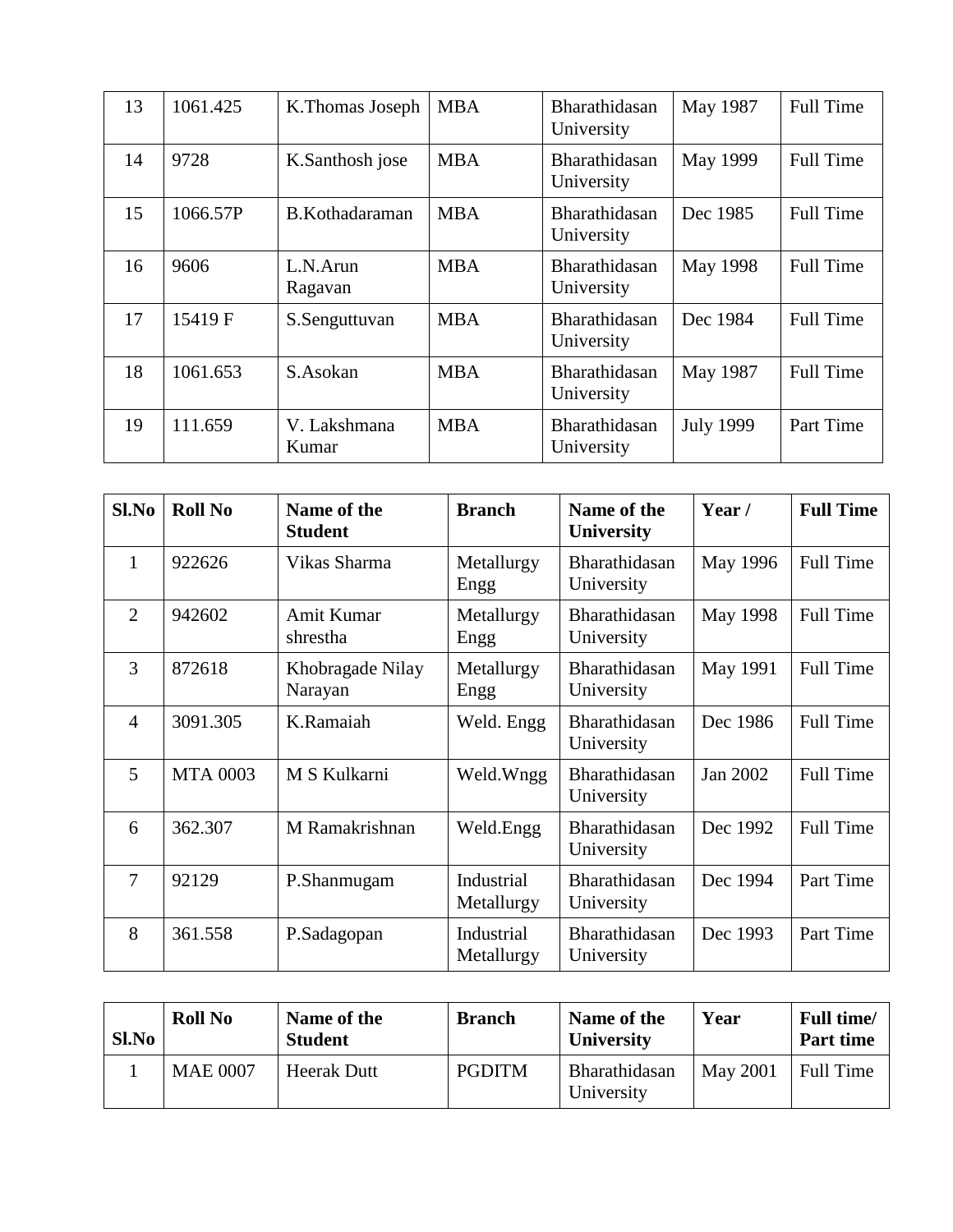| Sl.No | <b>Roll No</b> | Name of the<br><b>Student</b> | <b>Branch</b>            | Name of the<br><b>University</b> | Year     | <b>Full Time/</b><br>Part time |
|-------|----------------|-------------------------------|--------------------------|----------------------------------|----------|--------------------------------|
|       | 93PT-3915      | C.Panner Selvam               | M.Phil<br>CSE            | Bharathidasan<br>University      | Oct 1997 | <b>Full Time</b>               |
| 2     | AG795          | Narayanasamy K                | M.Phil<br>Appl.Maths     | Bharathidasan<br>University      | Jan 1985 | <b>Full Time</b>               |
| 3     | AG1578         | K.Srinivasan                  | M.Phil<br>Appl.Chemistry | Bharathidasan<br>University      | Nov 1988 | PartTime                       |

| Sl.No          | <b>Roll No</b> | Name of the<br><b>Student</b> | <b>Branch</b>       | Name of the<br><b>University</b> | Year             | <b>Full Time/</b><br>Part time |
|----------------|----------------|-------------------------------|---------------------|----------------------------------|------------------|--------------------------------|
| 1              | 1096           | N. Ayodhi                     | Mechanical<br>Engg. | University of<br>Madras          | April 1969       | <b>Full Time</b>               |
| 2              | 4482           | H Balasubramanian             | Mechanical<br>Engg. | University of<br>Madras          | <b>May 1980</b>  | Full Time                      |
| $\overline{3}$ | 79BM09         | P Gynanaprakash               | Mechanical<br>Engg. | University of<br><b>Madras</b>   | April 1984       | <b>Full Time</b>               |
| $\overline{4}$ | 4295           | M Selvan                      | Mechanical<br>Engg. | University of<br><b>Madras</b>   | April 1978       | <b>Full Time</b>               |
| 5              | 2545           | Jikendra<br>Balakrishnan      | Mechanical<br>Engg. | University of<br>Madras          | April 1972       | <b>Full Time</b>               |
| 6              | 724            | P O Joseph                    | Mechanical<br>Engg. | University of<br>Madras          | November<br>1977 | <b>Full Time</b>               |
| $\overline{7}$ | 3915           | Subramaniam<br>Sridhar        | Mechanical<br>Engg. | University of<br>Madras          | April 1977       | Full Time                      |
| 8              | 997            | N. Panneerselvan              | Mechanical<br>Engg  | University of<br>Madras          | December<br>1982 | Full Time                      |
| 9              | 122            | R. Visweswara Rao             | DPTPE (Mech.)       | UniversityMadr                   | June 1982        | <b>Full Time</b>               |

| Sl.No | <b>Roll No</b> | Name of the<br><b>Student</b> | <b>Branch</b>          | Name of the<br><b>University</b> | Year          | <b>Full Time/</b><br>Part time |
|-------|----------------|-------------------------------|------------------------|----------------------------------|---------------|--------------------------------|
|       | 3042.651       | E V Kanakasabai               | Power Systems<br>(EEE) | University of<br>Madras          | March<br>1987 | Full Time                      |
|       | 240            | R. Chidambaram                | Power Systems<br>(EEE) | University of<br>Madras          | June 1982     | Full Time                      |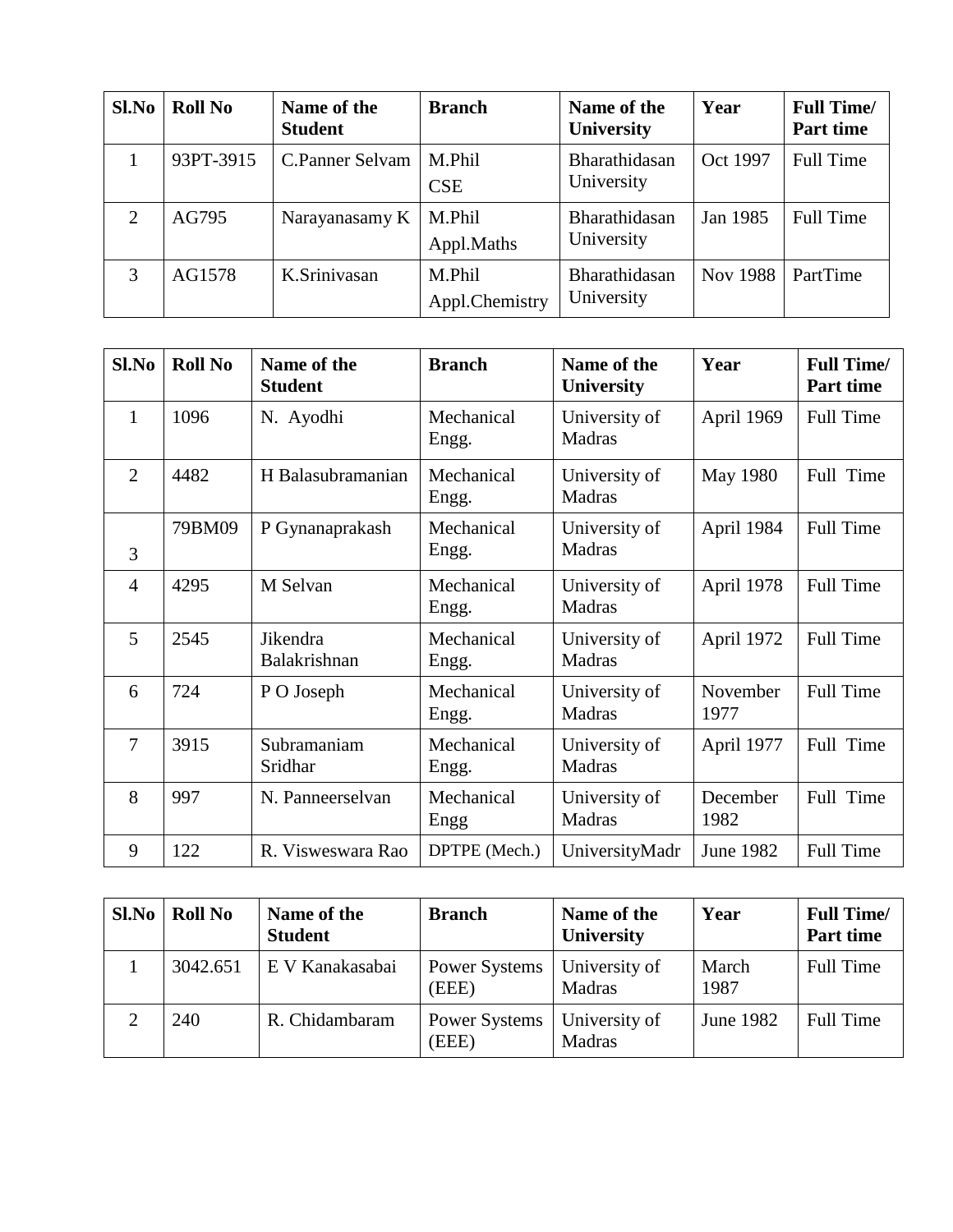| Sl.No          | <b>Roll No</b>      | Name of the<br><b>Student</b>  | <b>Branch</b>                       | Name of the<br><b>University</b> | Year             | <b>Full Time/</b><br><b>Part time</b> |
|----------------|---------------------|--------------------------------|-------------------------------------|----------------------------------|------------------|---------------------------------------|
| 1              | 160                 | <b>Mohan Dass</b><br>Ayyappath | Physics<br>(Applied<br>Electronics) | University of<br>Madras          | June 1982        | Full Time                             |
| 2              | S966                | Rajini Arthur                  | Physics                             | University of<br><b>Madras</b>   | April 1985       | <b>Full Time</b>                      |
| 3              | <b>82 PHY</b><br>28 | G Sumathy                      | Physics                             | University of<br>Madras          | April 1985       | <b>Full Time</b>                      |
| $\overline{4}$ | 202                 | M S M Selvaraj                 | Physics<br>(Applied<br>Electronics) | University of<br>Madras          | <b>July 1983</b> | <b>Full Time</b>                      |
| 5              |                     | A Kamal Deen                   | M.Sc. Physics                       | University of<br><b>Madras</b>   | May 1968         | <b>Full Time</b>                      |
| 6              | 000588              | N.Banumathy                    | M.Sc. Physics                       | University of<br>Madras          | May 1978         | <b>Full Time</b>                      |

| Sl.No | <b>Roll No</b> | Name of the<br><b>Student</b> | <b>Branch</b> | Name of the<br><b>University</b> | Year       | <b>Full Time/</b><br><b>Part time</b> |
|-------|----------------|-------------------------------|---------------|----------------------------------|------------|---------------------------------------|
|       | 442            | S. Radhakrishnan              | MSc (Chem)    | University of<br><b>Madras</b>   | April 1966 | Full Time                             |

| Sl.No          | <b>Roll No</b> | Name of the<br><b>Student</b> | <b>Branch</b> | Name of the<br><b>University</b> | Year       | <b>Full Time/</b><br>Part time |
|----------------|----------------|-------------------------------|---------------|----------------------------------|------------|--------------------------------|
|                | 006461         | K Kannan                      | Mathematics   | University of<br>Madras          | May 1982   | Full Time                      |
| 2              | 3206611        | G. Krishnan                   | Mathematics   | <b>University Madras</b>         | April 1986 | Full Time                      |
| 3              | 1357           | K Nirmala                     | Mathematics   | University of<br>Madras          | April 1975 | <b>Full Time</b>               |
| $\overline{4}$ | 4312           | K. Jeevanandam                | Mathematics   | University of<br>Madras          | April 1970 | <b>Full Time</b>               |

| Sl.No | <b>Roll No</b> | Name of the<br><b>Student</b> | <b>Branch</b> | Name of the<br><b>University</b> | Year             | <b>Full Time/</b><br>Part time |
|-------|----------------|-------------------------------|---------------|----------------------------------|------------------|--------------------------------|
|       | 4018           | B. Mathivanan                 | Civil Engg.   | University of<br>Madras          | April 1978       | <b>Full Time</b>               |
|       | 644            | S. Sivakumar                  | Civil Engg.   | University of<br>Madras          | December<br>1984 | <b>Full Time</b>               |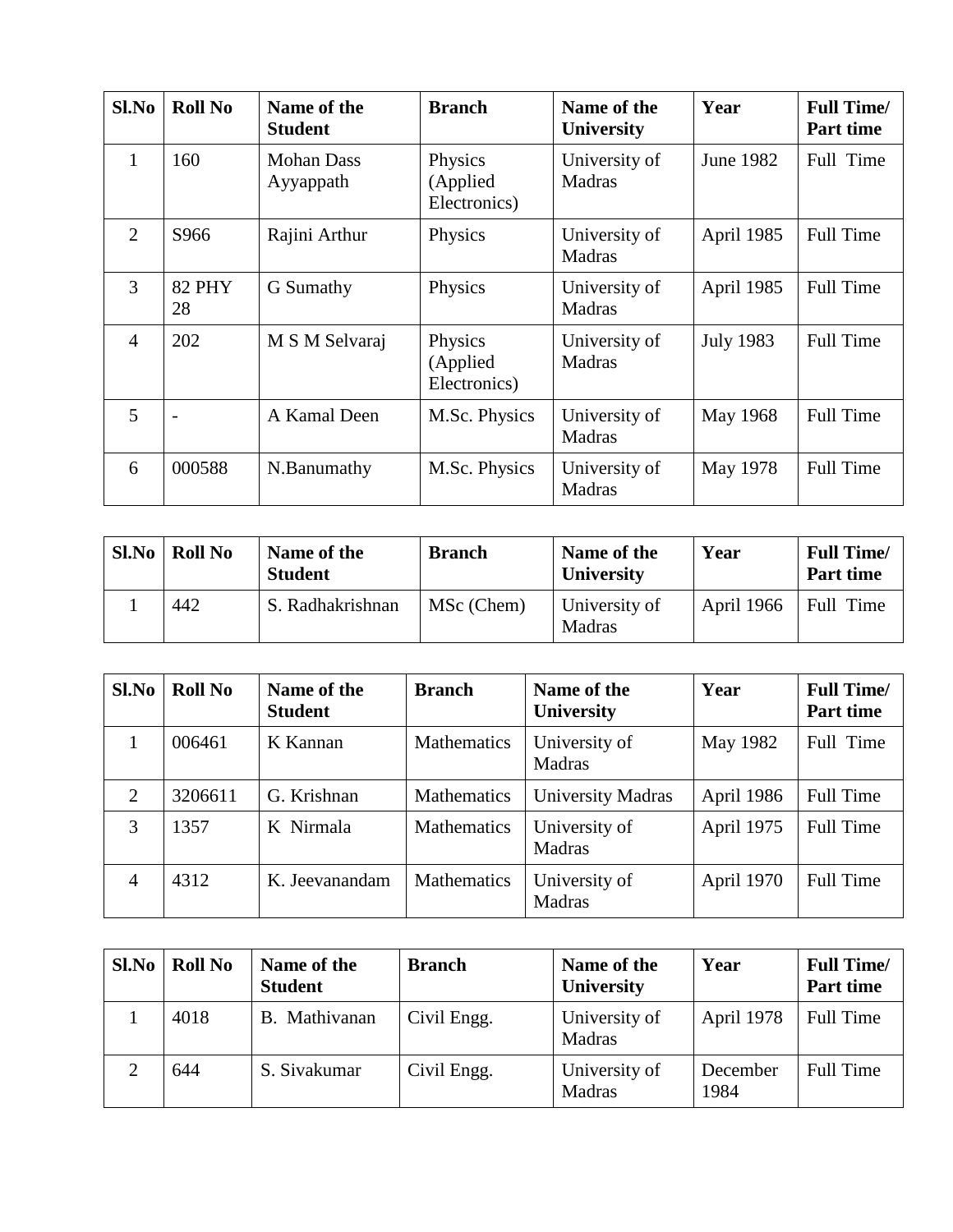| 241 | P Chellathurai | $Civil -$      | University of | June 1984 | Full Time |
|-----|----------------|----------------|---------------|-----------|-----------|
|     |                | Transportation | Madras        |           |           |
|     |                | Engg.          |               |           |           |

| Sl.No          | <b>Roll No</b> | Name of the<br><b>Student</b> | <b>Branch</b> | Name of the<br><b>University</b> | Year             | <b>Full Time/</b><br><b>Part time</b> |
|----------------|----------------|-------------------------------|---------------|----------------------------------|------------------|---------------------------------------|
| 1              | 643            | Allam Zaheer<br>Ahmed         | <b>ECE</b>    | University of<br>Madras          | <b>July 1984</b> | Full Time                             |
| 2              | 3364           | S. Radha<br>Krishnan          | <b>ECE</b>    | University of<br>Madras          | April 1973       | Time<br>Full                          |
| 3              | 4162           | A Ravi                        | <b>ECE</b>    | University of<br>Madras          | April 1978       | Full Time                             |
| $\overline{4}$ | 4768           | Panduranga<br>Kamath          | <b>ECE</b>    | University of<br>Madras          | May 1981         | <b>Full Time</b>                      |
| $\overline{5}$ | 3060           | Yammanur<br>Raghavendra       | <b>ECE</b>    | University of<br>Madras          | May 1983         | <b>Full Time</b>                      |
| 6              | 787            | S. Selladurai                 | <b>ECE</b>    | University of<br>Madras          | December<br>1984 | <b>Full Time</b>                      |

| Sl.No | <b>Roll No</b> | Name of the<br><b>Student</b> | <b>Branch</b>                    | Name of the<br><b>University</b> | Year       | <b>Full Time/</b><br><b>Part time</b> |
|-------|----------------|-------------------------------|----------------------------------|----------------------------------|------------|---------------------------------------|
|       | 4227           | S Ranganathan                 | Industrial Engg.<br>(Prod Engg.) | University of<br>Madras          | April 1978 | Full Time                             |

| Sl.No | <b>Roll No</b> | Name of the<br><b>Student</b> | <b>Branch</b>     | Name of the<br><b>University</b> | Year            | <b>Full Time/</b><br>Part time |
|-------|----------------|-------------------------------|-------------------|----------------------------------|-----------------|--------------------------------|
|       | 481            | Ashwani Kumar                 | Chemical<br>Engg. | University of<br>Madras          | <b>May 1981</b> | <b>Full Time</b>               |

| Sl.No | <b>Roll No</b> | Name of the<br><b>Student</b> | <b>Branch</b>          | Name of the<br><b>University</b> | Year             | <b>Full Time/</b><br>Part time |
|-------|----------------|-------------------------------|------------------------|----------------------------------|------------------|--------------------------------|
|       | 81 By 24       | S Subbarayan                  | Metallurgical<br>Engg. | University of<br>Madras          | May 1986         | <b>Full Time</b>               |
|       | 738            | V Shankar                     | Metallurgical<br>Engg. | University of<br>Madras          | <b>July 1984</b> | <b>Full Time</b>               |
|       | 581031         | R. Bashkar                    | Metallurgical<br>Engg. | University of<br>Madras          | April 1989       | Full Time                      |